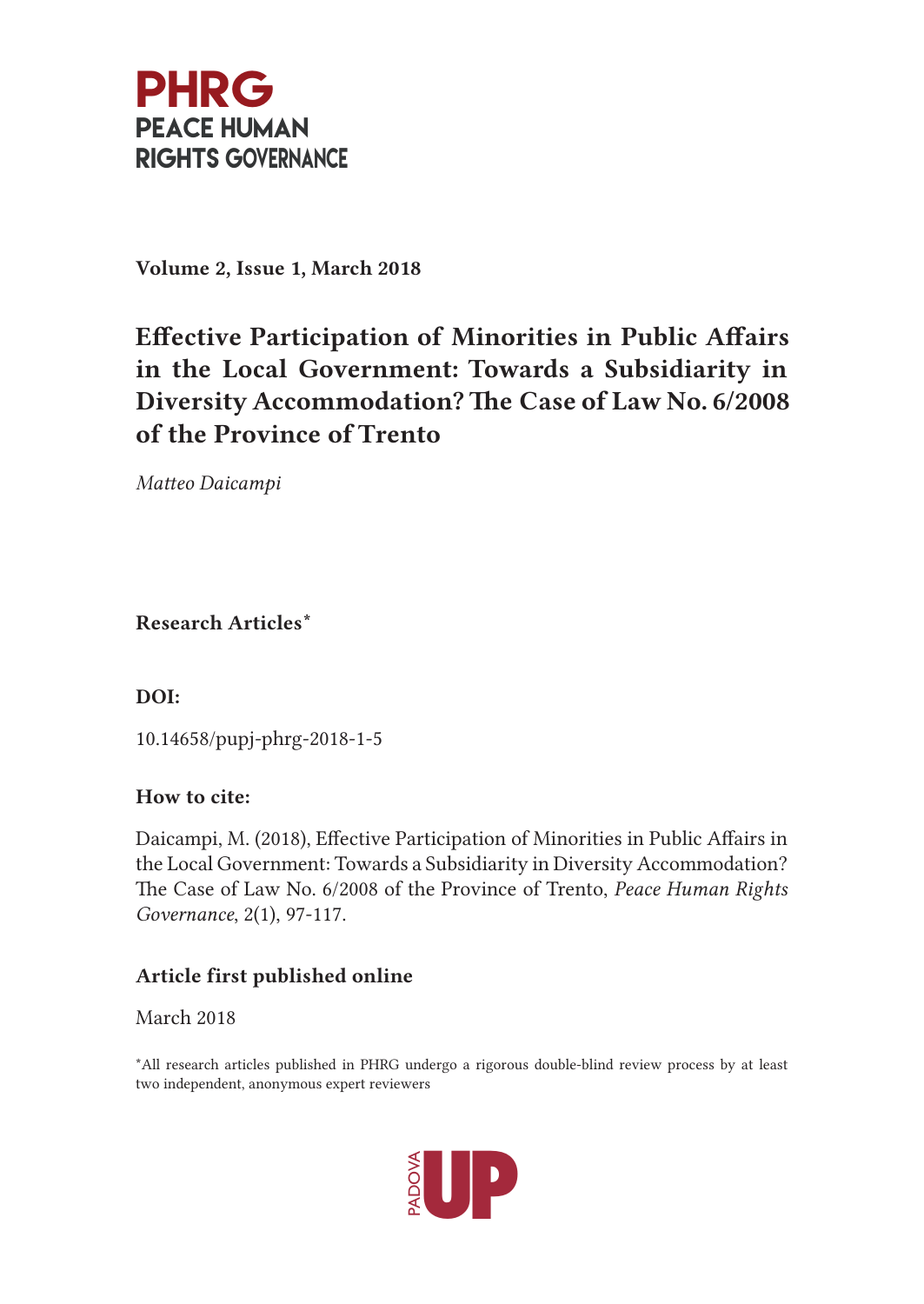# Efective Participation of Minorities in Public Afairs in the Local Government: Towards a Subsidiarity in Diversity Accommodation? The Case of Law No. 6/2008 of the Province of Trento

Mateo Daicampi\*

### Abstract

Efective participation in political afairs has an essential position within minority rights. International documents recommend the guarantee of it at every political level. However, the local government is ofen neglected in practice and academic debates regarding minority governance. The present paper aims to explore the role of the local government as an appropriate political space for the implementation of good practices in order to maximise the enforcement of minority rights. Tis aim will be pursued through the analysis of law No. 6/2008 of the Province of Trento, which deals with the promotion of local historical linguistic minorities, as an example of implementation of international standards of efective participation within the local government through non-electoral institutional mechanisms. As a preliminary step, the legal framework of the analysis will be presented with atention to hard and sof law documents relevant in seting international and European (CoE – OSCE) standards. Thereafter, effective participation will be defined, highlighting its multi-level nature. In the second part of the paper, law No. 6/2008 will be analysed. Emphasis will be placed on the institutional framework designed by the law for ensuring the involvement of historical minorities in the decisionmaking processes in three diferent dimensions.

Keywords: Minority rights, Efective participation, Local government, Autonomous Province of Trento

\*PhD Candidate in Legal Sciences, curriculum Comparative, International and EU Law – University of Udine, e-mail: daicampi.mateo@spes.uniud.it.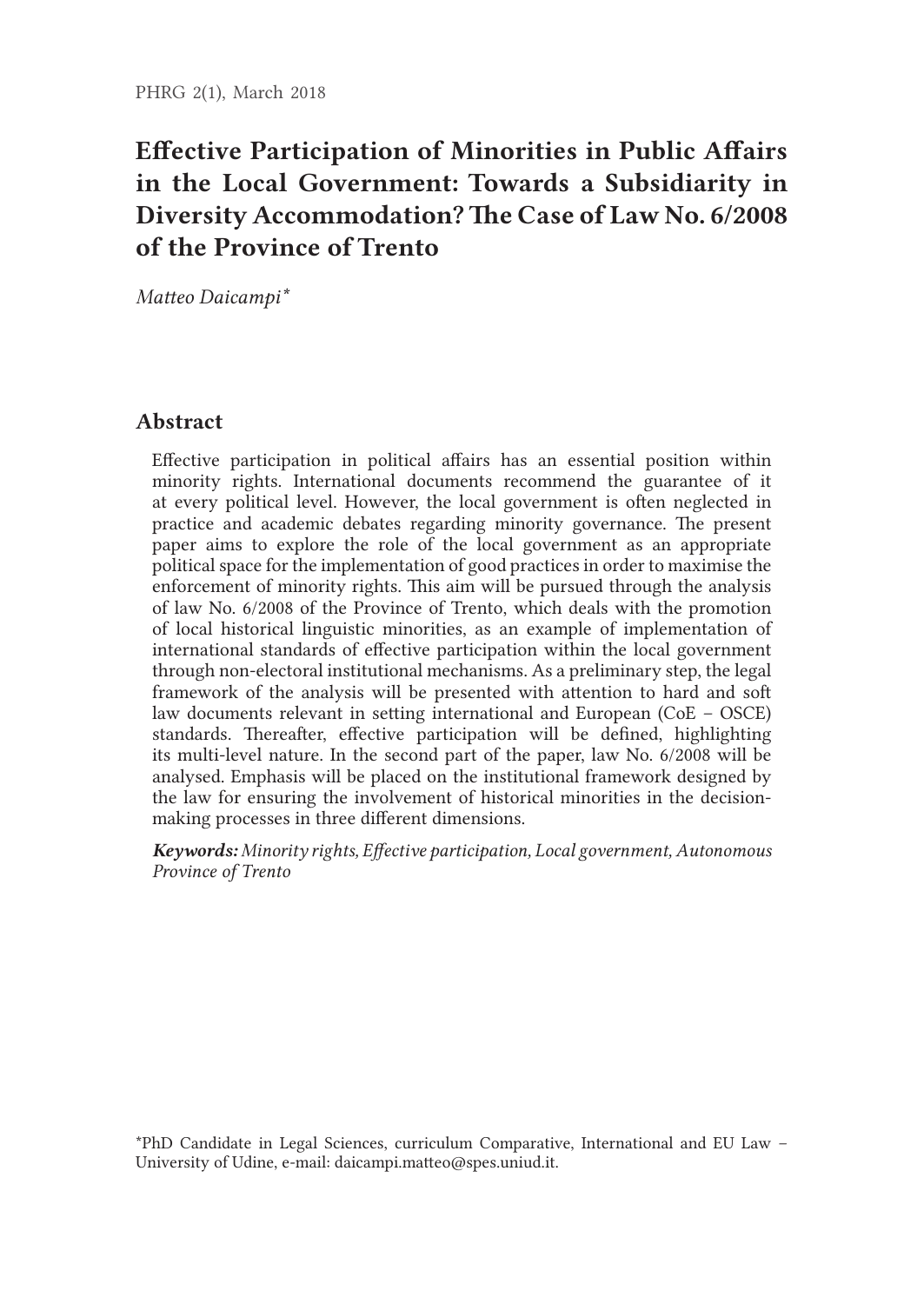#### Introduction<sup>1</sup>

The effective participation of persons belonging to minorities in public life is a key factor for building an inclusive society, where diversity and cohesion are guaranteed, and everyone considers themselves as part of a whole community. In this manner, the political dimension of participation has an anti-segregation function, ensuring that public decisions are made by taking into account the views of minority groups. Furthermore, the complexity and richness of international normative documents that elaborate upon the same prove its central position within the internationally recognised system of minority rights.

The idea of establishing a link between diversity management and promotion of decentralised political levels is fairly common, such that in certain senses, 'in a comparative perspective, most of the solutions to ethnic conficts are indeed territorial' (Palermo 2011, 25). However, with regard to guaranteeing the efective participation of minorities in public life, the local government is usually not considered as much as the national and sub-national/regional ones. This holds true both in practice and academic discussions on enhancing minority governance (Bowring 2010, 662). At the same time, international standards recommend the adoption of institutional solutions at every political level, including the local government (see para. 2.1). Hence, it seems highly relevant to refect on the role of subsidiarity in the implementation of this right.

Subsidiarity is generally intended as a 'normative framework for assessing how to allocate and exercise authority within a multilevel political and legal order', with 'a presumption of authority at more local levels' (Føllesdal 2016, 147-148)<sup>2</sup>. Therefore, a subsidiary perspective to effective participation of minorities in the decision-making processes enables to explore the potential, the local government, of becoming an additional political space where good practices can be implemented.

Consequently, the study conducted aims to contribute to the enrichment of the available tools for diversity management in public decision making, verifying in detail an example of implementation of international standards of efective participation within the local government through the legal

 $1$  The author would like to thank the two anonymous reviewers for their valuable comments and suggestions for improving the quality of the paper.

<sup>2</sup> Consistent also with art. 4.3 of the European Charter of Local Self-Government, ETS No.122, 15th October 1985: 'Public responsibilities shall generally be exercised, in preference, by those authorities which are closest to the citizen'. For a more comprehensive analysis of subsidiarity in international human rights law, see, among others, Carozza 2003.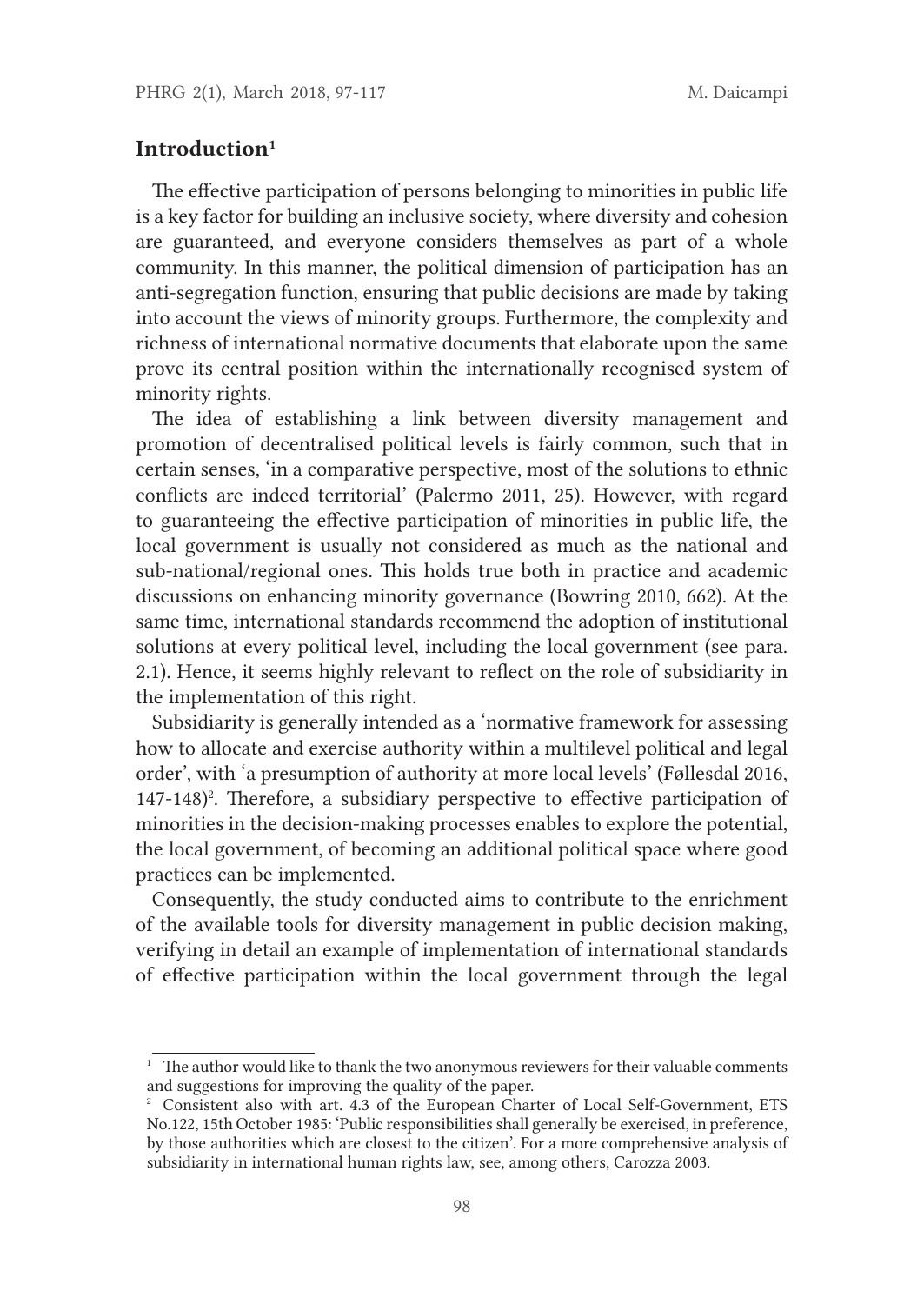analysis of the system designed by the 'law on linguistic minorities' of the Province of Trento, 19th June 2008, No. 6.

A second premise contributes to the same purposes, that is, to valorise the whole institutional toolbox provided by international standards. As it will be extensively explained in para. 2, the present paper will not analyse instruments to promote minority political participation with regard to electoral dynamics and the concept of political representation in a strict sense. These solutions have been widely investigated in academic research and require specifc political conditions and impose specifc political costs. However, using the case presented, the study will focus on more fexible instruments, such as specialised governmental bodies, consultative bodies, and autonomy arrangements.

The theoretical and methodological premises clarify the reasons behind the selection of the case for in-depth analysis and reveal its relevance as an innovative model within the adopted perspective.

In fact, law 6/2008 of the Province of Trento could be considered as a paradigm from two diferent points of view. On the one hand, it is a remarkable example of the circulation of good practices established in European and international standards, which have explicitly cited in the explanatory report text attached to the draft law, and evidently inspires the use of textual expressions (Woelk 2014, 2).

On the other hand, it embodies what I defne as subsidiarity in diversity accommodation or, even better, as a double subsidiarity. As a matter of fact, it is not merely the application of efective participation tools at a regional level but rather, the design of a complex institutional framework. This framework incorporates the involvement of local authorities at the level closest to minority communities, integrated in a wider constitutional recognition of subnational self-government. Thus, the level of government that is already a form of territorial autonomy (the Province) in the national perspective, actually acts as the legislator and the central counterpart of the inter-institutional and multilevel dialogue with the groups in the minority accommodation system.

Therefore, this article will begin with a theoretical and introductory section, including the presentation of the legal framework of the right to efective participation in international law, particularly in the European context (par. 1) and the defnition of the atributes and instruments of efective participation (par. 2).

Aferward, the analysis of the Province of Trento case will be presented (par. 3), along with some brief conclusions.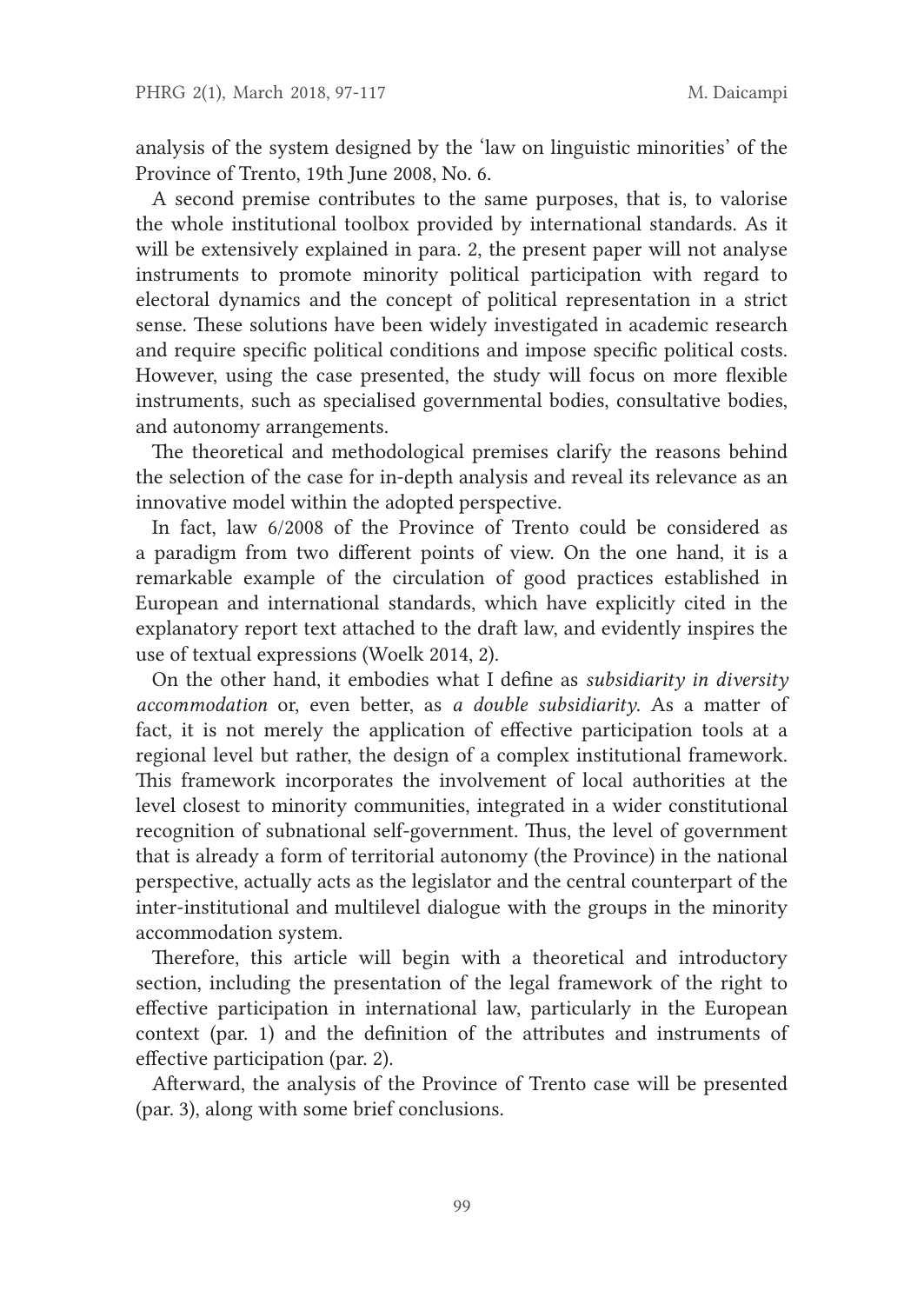## 1. Legal Framework: the Efective Participation in International Law and Standards

The legal framework of the study, such as the entire area of minority rights, is twofold. First, it is characterised by the convergence of legal documents from diferent organizations partly with diferent missions. Second, it presents the stratification of hard and soft law provisions with interpretative and operative purposes as well as for the dissemination of good practices. All these normative references are complementary and contribute to the defnition of international standards on efective participation, additionally providing a toolbox for legislators and policy makers (Marko 2010, 225-229; Palermo 2010, 422-424).

Giving a brief overview of the United Nations framework, the right to efective participation in public life is mentioned in art. 2 par. 2 and 3 of the 1992 Declaration on the Rights of Persons Belonging to Ethnic, Religious and Linguistic Minorities<sup>3</sup> and in art. 18 of the Declaration on the Rights of Indigenous People<sup>4</sup>.

In the European context, the efective participation of minorities is deeply and more acutely ingrained. In the Council of Europe area, the fundamental reference, in binding law is art. 15 of the Framework Convention for the Protection of National Minorities (FCNM) of 1995<sup>5</sup>, which establishes the State parties' duty to 'create the conditions necessary for the efective participation of persons belonging to national minorities in cultural, social and economic life and in public afairs, in particular those afecting them'. Additionally, the European Charter for Regional or Minority Languages of 1992 also has certain provisions regarding the same. Consistent with its narrower purposes related to the promotion of cultural and linguistic diversity rather than individual or collective rights (Beqiraj 2016, 3), the Charter requires, in art. 7 par. 4, consultation with minority

<sup>3</sup> Declaration on the Rights of Persons Belonging to Ethnic, Religious and Linguistic Minorities, A/RES/47/135, 18th December 1992. Art. 2: '2. Persons belonging to minorities have the right to participate efectively in cultural, religious, social, economic and public life. 3. Persons belonging to minorities have the right to participate efectively in decisions on the national and, where appropriate, regional level concerning the minority to which they belong or the regions in which they live, in a manner not incompatible with national legislation.'.

<sup>4</sup> Declaration on the Rights of Indigenous Peoples, A/RES/61/295, 2nd October 2007. Art. 18: 'Indigenous peoples have the right to participate in decision-making in maters which would afect their rights, through representatives chosen by themselves in accordance with their own procedures, as well as to maintain and develop their own indigenous decisionmaking institutions.'.

<sup>5</sup> Framework Convention for the Protection of National Minorities and Explanatory Report, H (95) 10th February 1995.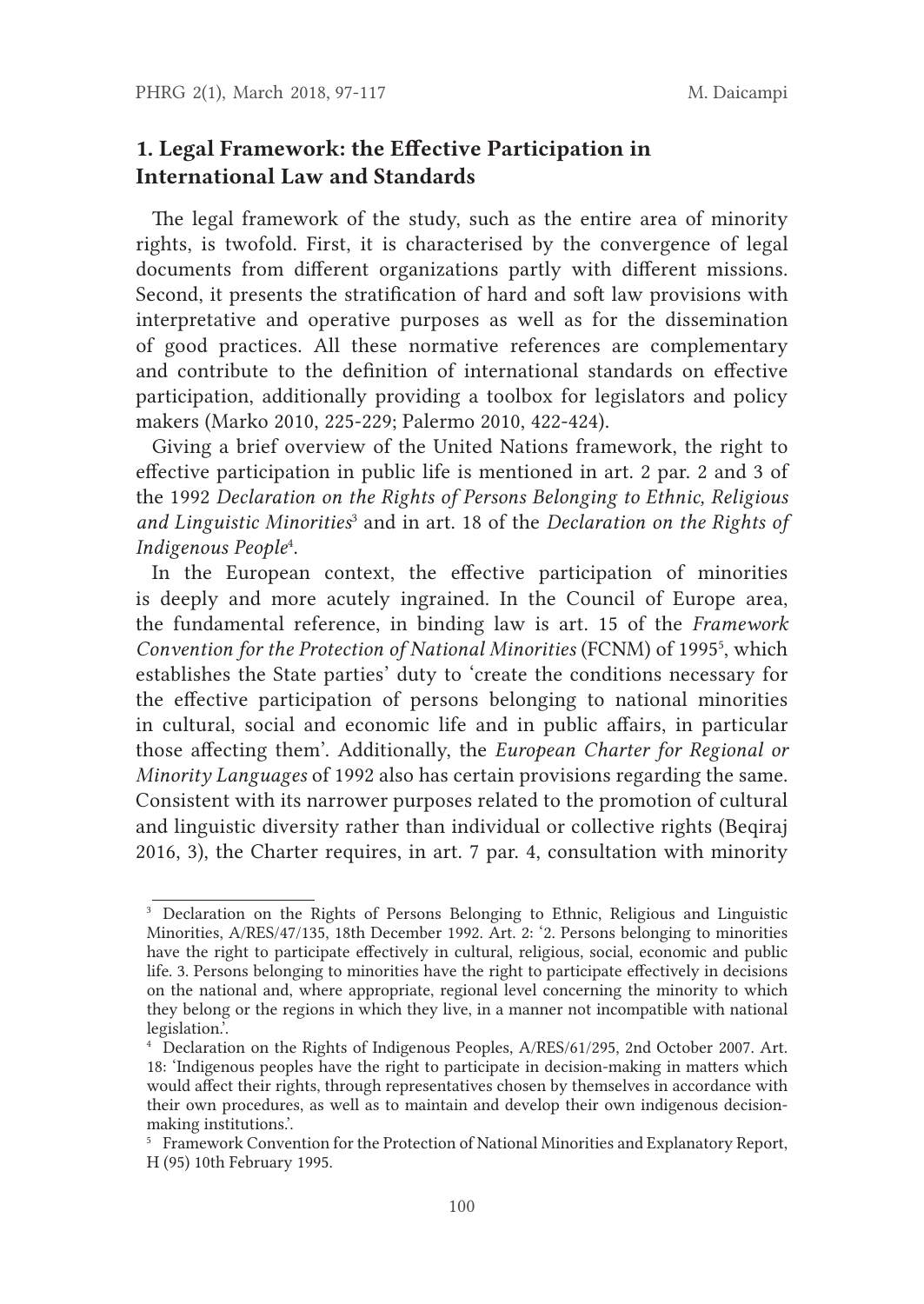groups while defning linguistic policies and even to establish advisory and consultative bodies<sup>6</sup>. As a result of this initial evidence, it is possible to consider efective participation as a part of the European consensus on the fundamental principles of the law of diversity (Palermo and Woelk 2003a), which applies both to national and historical minorities.

In an interpretative and operative perspective, soft law documents are exceptionally relevant, as anticipated, because they explain and provide concrete substance to legal clauses that have previously been recalled. For the present study, the most relevant documents, which will be quoted along with the analysis, are the Commentary on the effective participation of persons belonging to national minorities in cultural, social and economic life and in public affairs (AC Commentary)<sup>7</sup> published in 2008 by the Advisory Commitee on the FCNM and the more specialised DH-MIN Handbook on Minority Consultative Mechanisms (DH-MIN Handbook)<sup>8</sup> published by the Commitee of Experts on Issues Relating to Protection of National Minorities.

In addition, in Europe, another relevant actor for minority rights and, more specifcally, the defnition of the legal framework of efective participation is the OSCE High Commissioner on National Minorities<sup>9</sup>. The Lund Recommendations on the Efective Participation of National Minorities in Public Life (Lund Recommendations) with their Explanatory Note published in September 1999, represented the frst atempt to overcome a deficit of standards in international law at the time, through the proposal of good practices, and act as an infuential instrument and remarkable guideline for political actors in Europe (Drzewicki 2010, 263; Verstichel 2009, 213-227).

<sup>6</sup> European Charter for Regional or Minority Languages, ETS No.148, 1st March 1998, art. 7.4: 'In determining their policy with regard to regional or minority languages, the Parties shall take into consideration the needs and wishes expressed by the groups which use such languages. They are encouraged to establish bodies, if necessary, for the purpose of advising the authorities on all maters pertaining to regional or minority languages'.

<sup>7</sup> ACFC/31DOC (2008)001, 5th May 2008.

 $8$  DH-MIN (2006)012, 20th October 2006. The handbook is based on contributions prepared by prof. Marc Weller. Even though in the very frst page of the handbook, the Commitee of Experts declared that 'the handbook is not a normative document, and its dissemination does not necessarily imply that all the Member States agree with its content', it is undoubted that the indication of good practices consistent with international legal standards may have some extent of infuence on States' arrangements, at least in the selection of practical mechanisms to establish.

<sup>9</sup> Indeed, the OSCE (CSCE at the time) was also the frst organization to include the right of minorities in public life in an international instrument, at par. 35 of the 1990 socalled Copenhagen Document (Concluding Document of the Copenhagen Meeting of the Conference on Human Dimension), see Verstichel 2009, 202-207.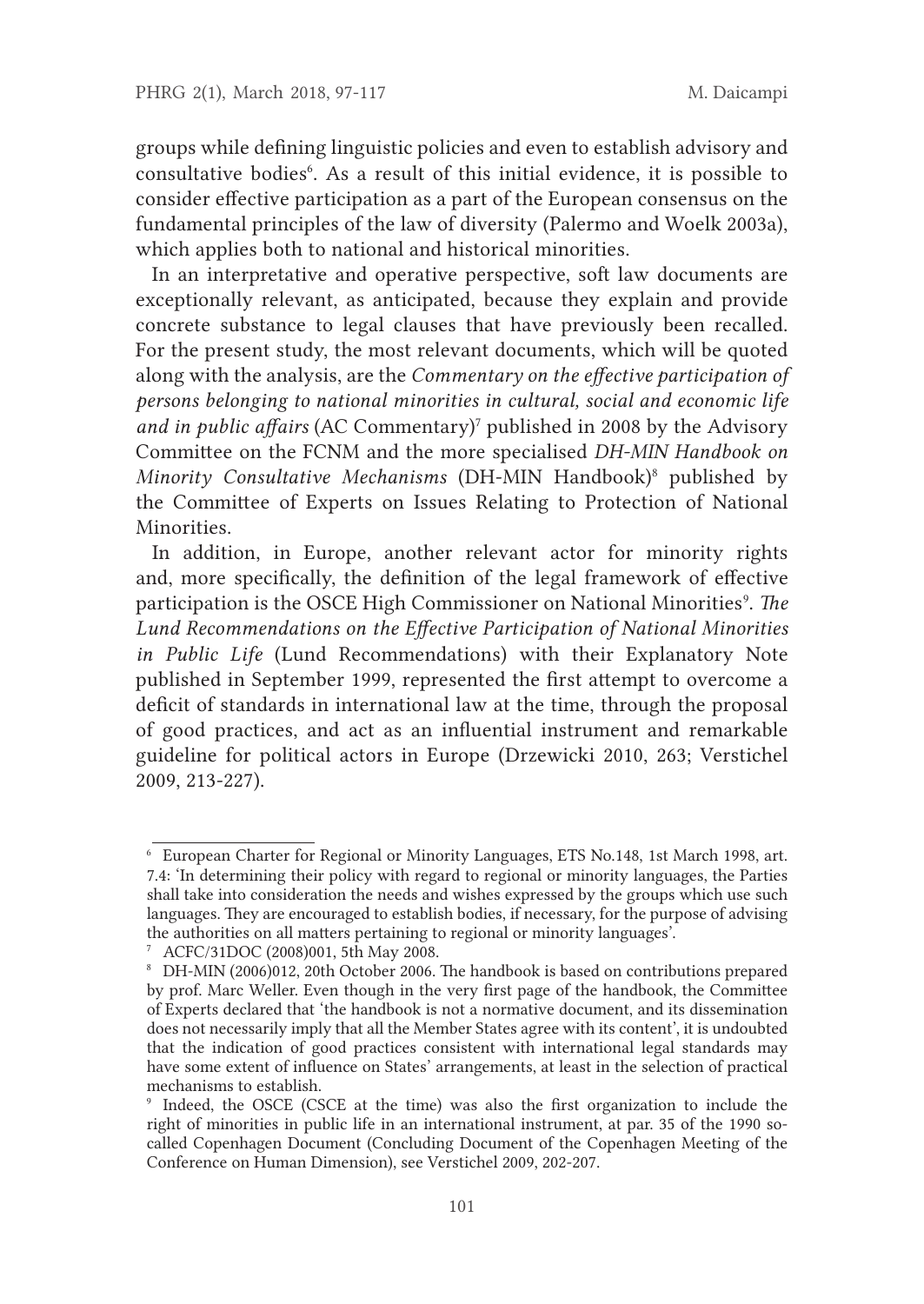#### 2. Attributes and Instruments of Efective Participation

The circumscription of the present study's object requires a preliminary efort in order to defne efective participation.

This right has quite a broad scope of action, since it includes participation in elected bodies, administrative and judiciary bodies, public service, semistate bodies as chambers of commerce, trade unions, public broadcasting companies, as well as in various autonomy arrangements (Verstichel 2010,  $75)$ <sup>10</sup>.

Drawing from the indications provided by the AC Commentary<sup>11</sup>, participation may be considered as the involvement of minority groups in the decision – and policy-making processes with the possibility of taking part, or at least addressing, their own views $^{12}$ .

In addition, the attribute of *effectiveness* can be understood, in a weak sense, as defning the conditions of participation as a clear legal and binding defnition of the special mechanisms adopted (including the legal status of minority institutions and the allocation of adequate resources to them<sup>13</sup>). On the other hand, in a strong sense, *effectiveness* refers to the *quality of* participation, which is otherwise related to the offer to minorities not only of the presence in decision-making processes but rather to the possibility of substantively infuencing them (Verstichel 2010, 84-85).

As anticipated in the introduction, most scholars and even international monitoring institutions (for instance, the Advisory Commitee on FCNM) focus their atention, both in theoretical construction and practical enforcement, on efective participation as strongly linked to political representation of minorities in a strict sense, that is, their representation in elected legislative bodies (Palermo 2010, 411; Palermo and Woelk 2003b).

<sup>&</sup>lt;sup>10</sup> Even if it does not belong to this paper's objects, it has to be highlighted that effective participation of minorities in political life is moreover strongly linked both from normative (see art. 15 of the FCNM) and practical points of view, to the participation in cultural, social and economic life, which represents, in some senses, the precondition for an efective political participation; on the point see Palermo 2007/8.

<sup>&</sup>lt;sup>11</sup> AC Commentary par. 69, p. 22: 'The Advisory Committee, while considering whether persons belonging to national minorities efectively participate in public afairs, has examined their overall involvement in decision-making'.

<sup>&</sup>lt;sup>12</sup> Verstichel 2009, 270, draws a differentiation between minorities' participation in decisionmaking processes that have an importance or impact on the protection or promotion of minority identity ('… those afecting them' again from art. 15 of the FCNM), which would be part of minority rights sensu stricto, and participation in all other decisions, which would just be an implementation of the principle of participatory democracy and good governance. <sup>13</sup> On legal status of minority institution see AC Commentary, par. 107, 116, p. 29-30. On the allocation of adequate resources see AC Commentary p. 8, for a general consideration, and par. 21 p.13, par. 119 p. 31, par. 130 p. 32, par. 138-139 p. 34, in relation to individual mechanisms.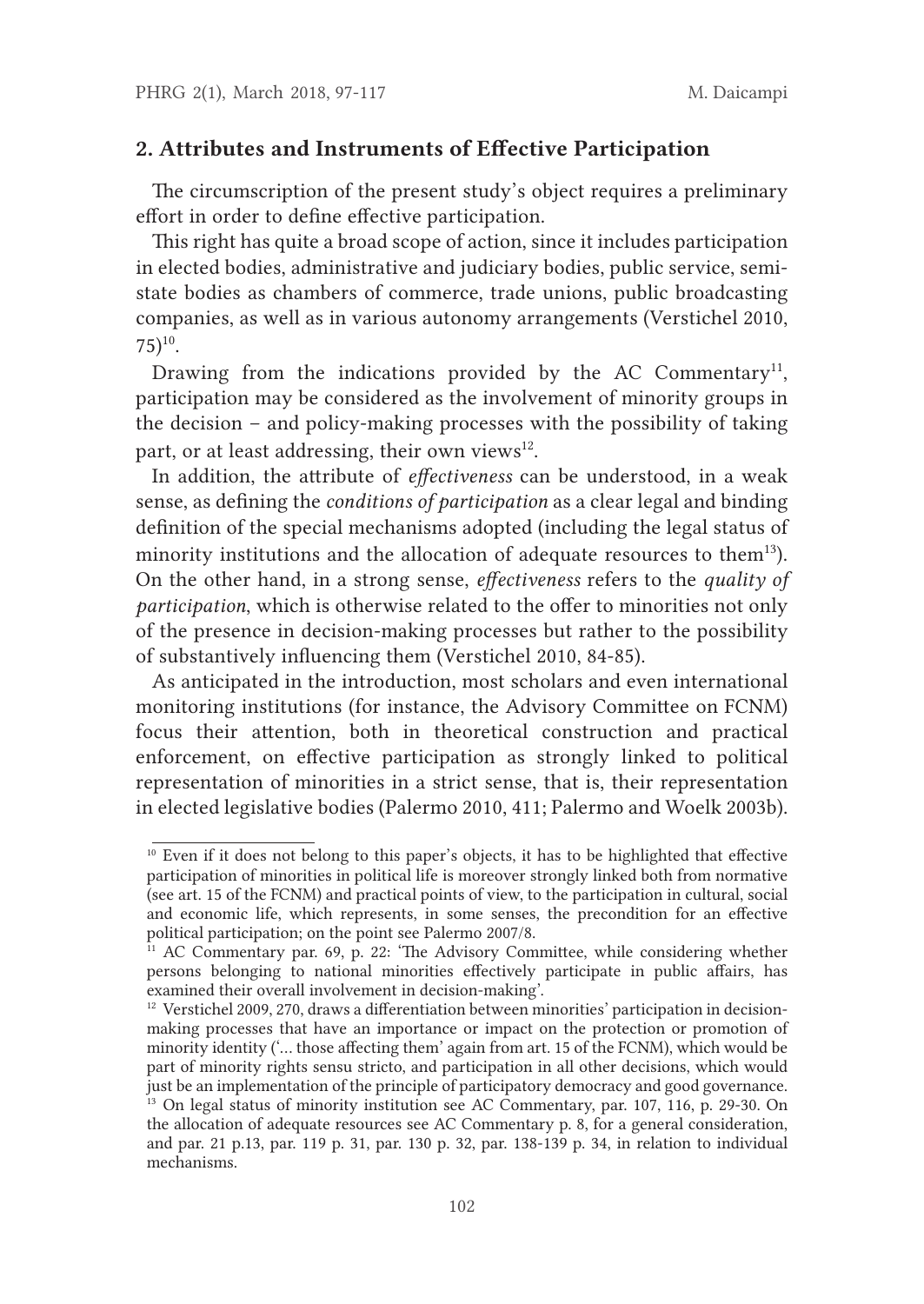The special solutions typical of electoral dynamics are undoubtedly the most direct and efficient way to ensure an involvement of minorities in the political sphere. However, at the same time, their enforcement requires specifc political conditions in terms of both population composition (in particular, concerning the size of minority groups) and political agreement.

Hence, the purpose of the present study is not to analyse the electoral mechanisms (design of the electoral systems, reserved seats, etc.) or electoral dynamics (composition of executives). Rather, it aims to concentrate on softer instruments that can contribute to effective participation, even where direct representation is not possible, offering the groups a forum of engagement and some extent of infuence (Weller 2007, 479), and implementing the provisions of the FCNM Explanatory Report (atached to the Convention), which suggests inter alia: consultation of minorities when contemplating measures that are likely to affect them, involving them in the preparation, implementation, and assessment of development plans and programs, and participation in decision-making processes<sup>14</sup>.

The main institutional solutions of this kind, based on international standards, consist of specialised governmental bodies, consultative bodies, and *autonomy* arrangements<sup>15</sup>.

Specialised governmental bodies are governmental structures that are specifcally designed to deal with minority issues, initiating and coordinating governmental policies in this feld, granting a channel of communication between the government and minorities, and ensuring that minority issues are brought mainstreamed in the public administration<sup>16</sup>.

Consultative bodies, divided by the DH-MIN Handbook into four categories (co-decision, consultation, coordination and – questionably – self-governance), are minority representative bodies, with the purpose of organisation, mobilisation, and coordination of groups' issues; contribution to legislation drafing; contribution to governmental programming; and participation in reporting to international mechanisms<sup>17</sup>. Lastly, *autonomy*  $arrangements$  include territorial or non-territorial (*i.e.* cultural or personal

<sup>14</sup> FCNM Explanatory Report, par. 80.

<sup>&</sup>lt;sup>15</sup> Consistent with the understanding of effective participation adopted in this paper, participatory mechanisms not directly related to participation in decision-making processes (participation in the judiciary, public service, etc.) have not been considered.

<sup>16</sup> AC Commentary, par. 103-105, p. 28.

<sup>&</sup>lt;sup>17</sup> DH-MIN Handbook, par. 39-41, p. 11. See also Lund Recommendations, par. 13, p. 10: 'These bodies should be able to raise issues with decision makers, prepare recommendations, formulate legislative and other proposals, monitor developments and provide views on proposed governmental decisions that may directly or indirectly afect minorities.'. For an analysis of the four categories of consultative bodies see DH-MIN Handbook, par. 9-21, p. 5-7 and Weller 2010.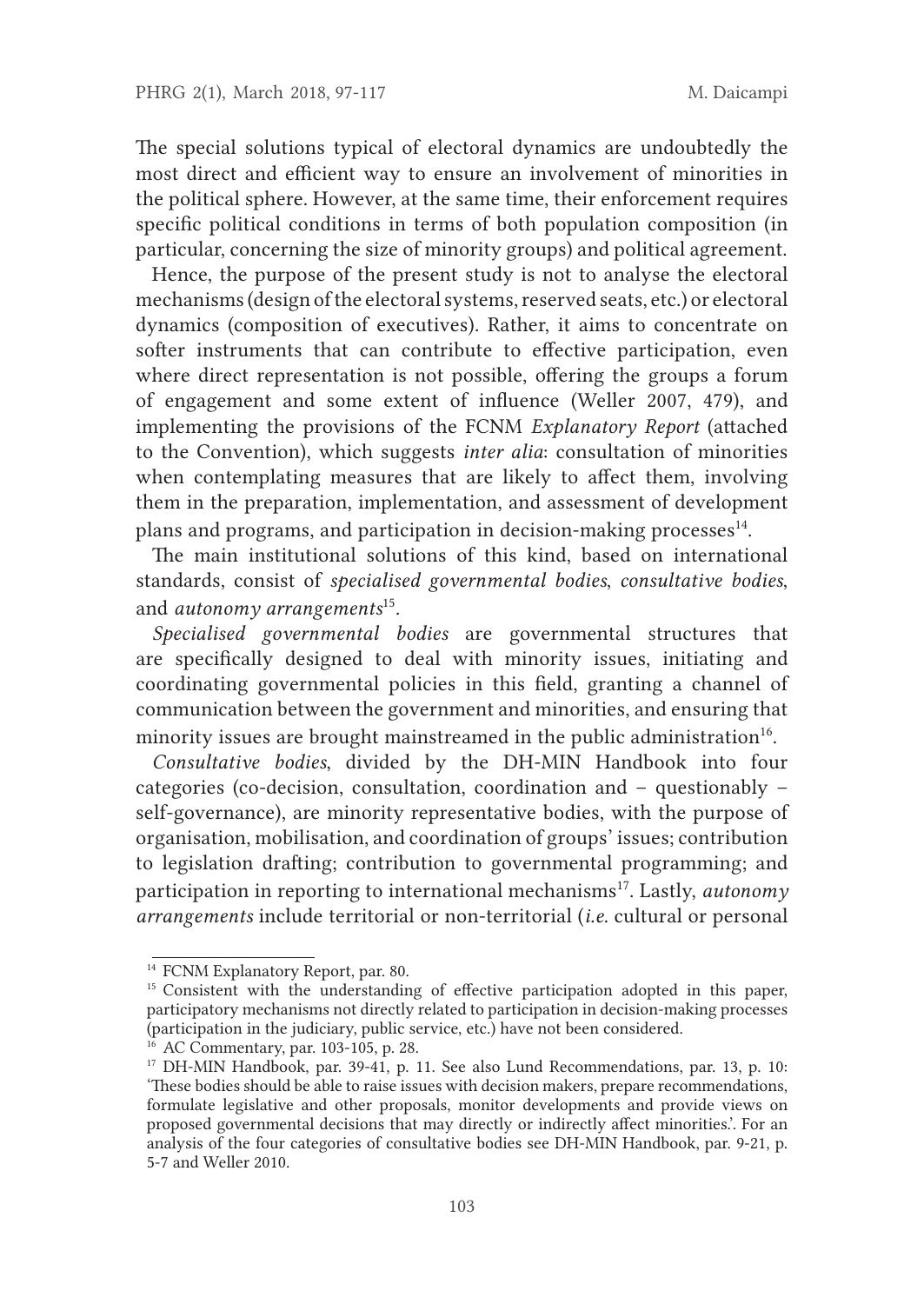autonomy) mechanisms of minority self-governance, involving the devolution of competences to local authorities in areas where minorities have settled or to minority organisations $18$ .

These mechanisms, owing to their flexibility, may be innovative solutions in the perspective of maximising minority promotion and protection via institutional solutions. They can be supplementary, but even complementary, to electoral instruments and can enhance or create participation where there is none.

## 2.1. Efective Participation as a Necessarily Multilevel Right

One last, but essential point, needs to be addressed here. Examining the perspective of the local government in relation to efective participation gains a central relevance in the present analysis as a result of the inherent multi-level nature of the right. This statement derives first from a general trait of the law of diversity, which requires a multi-level enforcement and implementation, achieving its complete fulflment in the stratifcation and interaction of diferent levels of normative protection (Palermo and Woelk 2003a, Penasa 2009).

Additionally, it is undeniable that effective participation is essentially linked to the level of government where it is implemented. Tus, depending on the practical conditions, every political level will have its own mechanisms for the involvement of minority people. With regard to this, international standards clearly highlight the necessity to adopt participatory solutions for minorities not only at national but also at subnational and local levels. First, the Lund Recommendations, at par. 11, state the following:

States should adopt measures to promote participation of national minorities at the regional and local levels ... The structures and decision-making processes of regional and local authorities should be made transparent and accessible in order to encourage the participation of minorities.

Further clarifying this in the Explanatory note (on par. 11), it also states:

The consistent enjoyment of all human rights by everyone equally means that the entitlements enjoyed at the level of the central government should be enjoyed throughout the structures below.

<sup>18</sup> Lund Recommendations, par. 14-21, p. 10-12.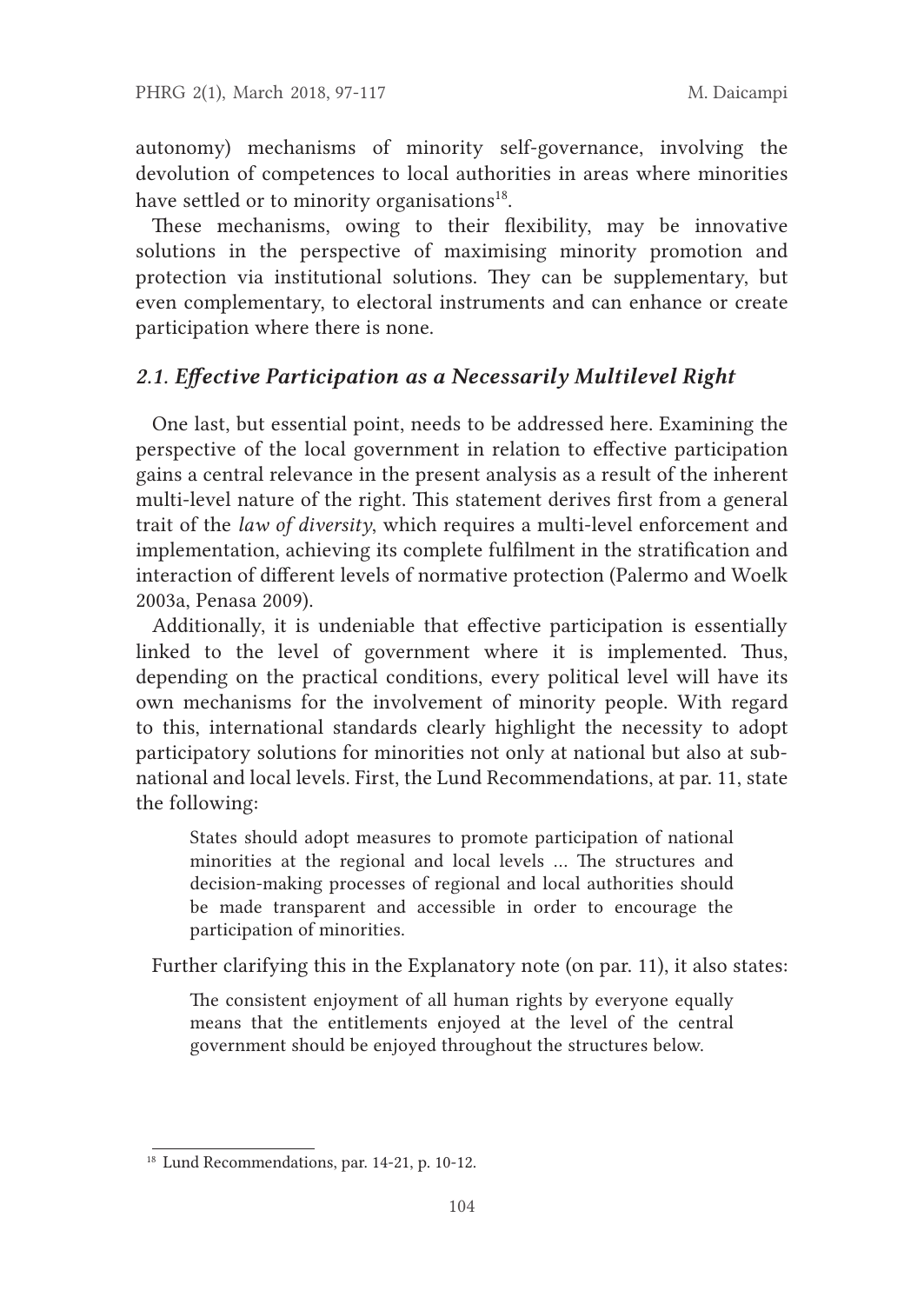Similarly, the AC Commentary suggests the implementation of decentralisation and devolution processes<sup>19</sup>, and the DH-MIN Handbook recommends provisions to be made 'at all levels'20.

The reflection conducted up to this point illustrates the relevance of the following case analysis of the law for protection and promotion of historical linguistic minorities in the Province of Trento. It acts as a model that practically develops an integrated system of diferent institutional mechanisms at the local level, which is consistent with the recommendations of the international standards of minority rights.

#### 3. The Law on Minorities, No. 6/2008, in the Province of Trento

In the Italian constitutional order, the autonomous Province of Trento holds a peculiar position. Congruous with the Italian asymmetric (and even quasifederal) regionalism, the Province has wide legislative and administrative autonomy within the framework of the Region Trentino Alto Adige/Südtirol. Linguistic diversity is one of the most prominent characteristics of the territory. In fact, the Province of Bolzano (the other part of the region) is universally recognized and extensively studied as a model of accommodation among the three linguistic groups in the Province (German, Italian, and Ladin $)^{21}$ .

In the Province of Trento, however, the linguistic composition of population is nearly uniform, with the presence of three small historical linguistic minorities that are territorially concentrated – the Ladin speakers (8000 people ca in the Fassa Valley) and two diferent groups speaking two upper Germanic idioms, the Mocheni and Cimbri groups (respectively 900 and 250 ca) $22$ .

For their protection and promotion, in June 2008, the Province adopted law No. 6. It is an ambitious and systematic text that includes provisions on various extremely relevant aspects. First, it primarily establishes a rich set of institutional mechanisms for the entrenchment of the groups in decisionmaking processes. Furthermore, it grants signifcant rights related to

<sup>19</sup> AC Commentary, par. 129-130, p. 32.

<sup>20</sup> DH-MIN Handbook, par. 23, p. 7.

 $21$  For a general and complete analysis of the case of the Province of Bolzano/Bozen, see Woelk et al. 2008.

 $22$  2011 General Census data, as elaborated in the Communication from the Statistical office of the Autonomous Province of Trento: 'Rilevazione sulla consistenza e la dislocazione territoriale degli appartenenti alle popolazioni di lingua ladina, mòchena e cimbra', March 2014. The data refer to the minority population within the 'historical settlement municipalities' (see par. 4.1).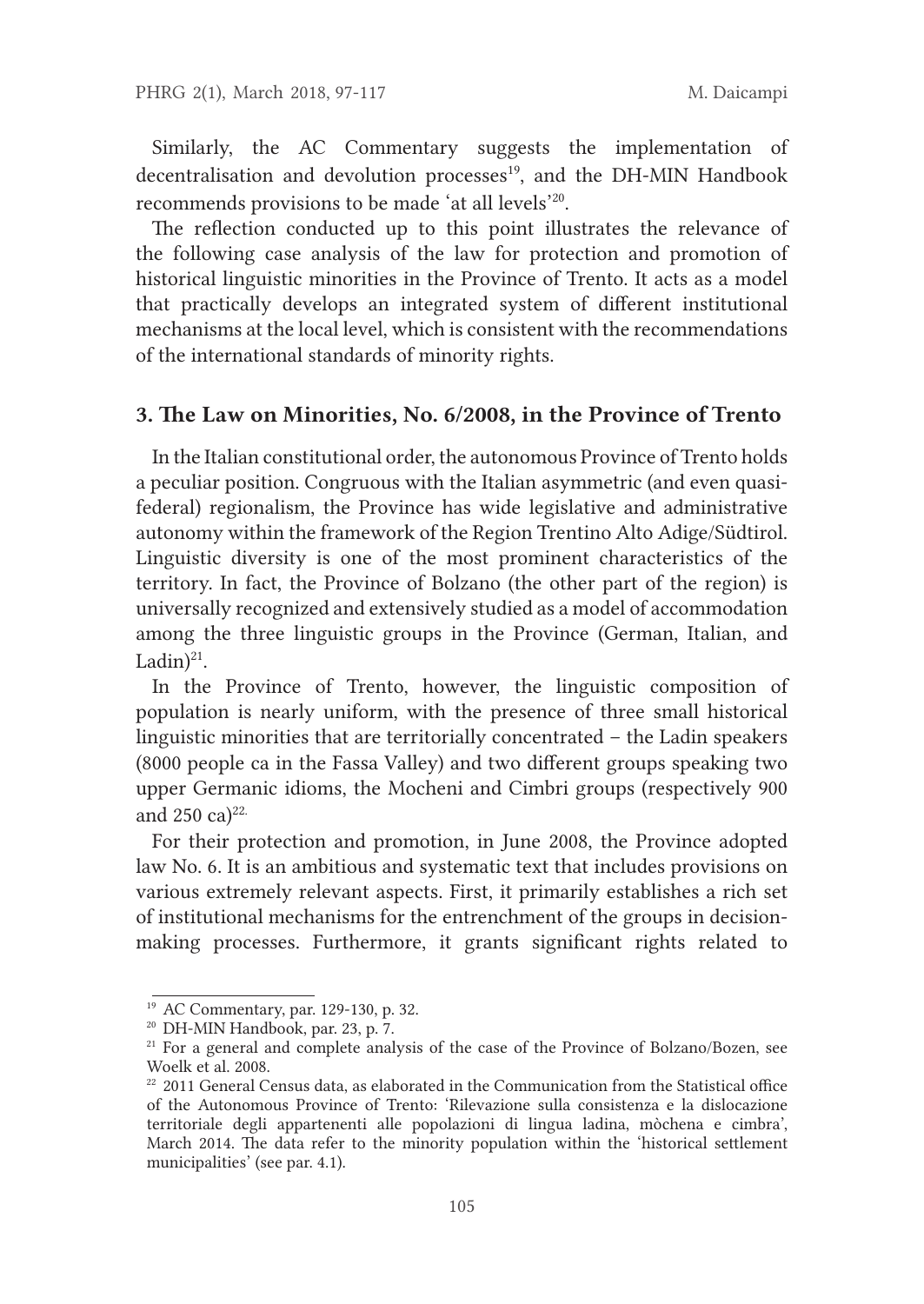minority languages. These include the right to use them in territorial public administration; special provisions for schools, toponymy, and media; and promotional solutions regarding the access to public service.

In the global system designed by the law, the institutional mechanisms represent a guarantee frame for minority rights. This is because they enable, to a certain extent, the participation of communities in defning concrete policies to put them into effect $23$ .

# 3.1 Funding Principles of the Institutional System for the Protection and Promotion of Minorities in the Province of Trento

From the perspective of effective participation, the most prominent traits of institutional framework designed by the law can be identifed in the following:

- a. The key role assigned to local government and the territorial principle:
	- The territorial element is mainly significant in light of the general approach of the Italian constitutional order towards minority protection. In fact, the Italian Constitution adopts the territorial principle that entails that minority rights can be enjoyed only within certain territories as defned by the law (Palermo and Woelk 2011; Penasa 2009, 1019-1020). In the case of the provincial law No. 6/2008, art. 3 identifes the relevant minority territories using the so-called 'historical setlement municipalities' – one municipality for the Cimbri people (Luserna), three municipalities in Bernstol Valley for the Mocheni people, and six municipalities, forming one entire Valley Community (see below), for the Ladin people. Further, a process of identifcation of the minority community with the corresponding local governments (and municipalities in the frst place) can be noticed. Local authorities act, in the relations with other institutions, as the spokespeople of the communities. The mechanisms for political participation of persons belonging to minorities become, in that manner, mechanisms of participation for the relevant municipalities in central decision – and policy-making processes. If the municipalities are the frst and basic layer of representation of minorities, law No. 6 delineates a second layer, defning unitary representative bodies for the three groups

<sup>&</sup>lt;sup>23</sup> For the sake of completeness, it must be pointed out that, along with the institutional mechanisms analysed in the present paper, the minority protection system of the Province of Trento is enriched by the further provision of one reserved seat for a Ladin representative in the Provincial legislative assembly (Provincial Council), and not for the other two smaller groups, in accordance with art. 48 of the Autonomy Statute of the Region Trentino Alto Adige/Südtirol – the fundamental law of the region (and Province).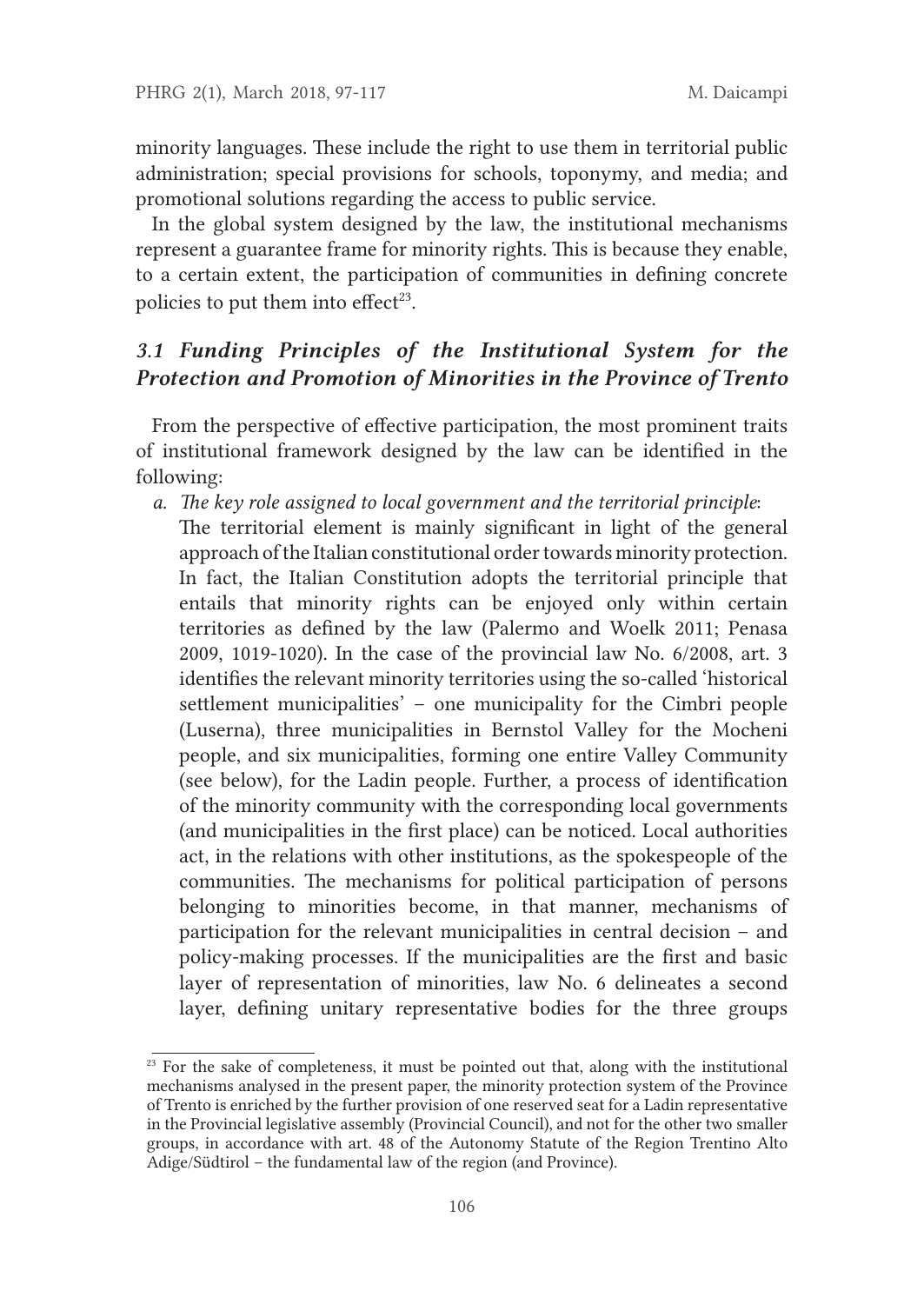(except for the Cimbri people who are setled only in the municipality of Luserna). For the Mocheni people, the law (art. 30) creates the Mocheni Assembly, which unites the councils of the three historical setlement municipalities with monitoring and planning functions, and the Mocheni Council, composed of the three mayors. The Ladin speaking community is represented by the Comun General de Fascia, which is one of the Valley Communities (inter-municipal associative forms) of the Province and unites all historical Ladin municipalities. Unitary representative institutions of the groups will be further analysed as the second participatory dimension of the institutional system of law 6/2008 (see par. 3.3).

- b. Responsibility assumption by minorities through entrenchment both in drafing and implementing the law (Woelk 2014, 3). In addition to the institutional framework analysed below, it is important to outline the drafing procedure of the law itself, which was done through an adhoc working group. Both experts and representative institutions of the linguistic minorities participated, balancing expertise and experience (Penasa 2009, 1036).
- c. Extreme multiplicity of institutional mechanisms, which enables the participation of persons belonging to minorities in decision – and policy-making processes, designing a multi-dimensional system that includes a large variety of tools derived from international standards<sup>24</sup>.
- d. Dynamism and fexibility of provisions, ensuring the potential to shape normative instruments in accordance with the concrete peculiarities of single groups, as suggested even in the conclusions of AC commentary25. With regard to this, for instance, the diferent involvement of minority associations in consultative bodies, depending on the presence of historically established associative forms within the relevant communities, must be considered (that is, the case of Ladin speakers, while no provisions have been made for Mocheni and Cimbri associations). Another diferentiation may be found in the forms of (slight) cultural self-governance, which, just for the Ladin community, involves a form of territorial autonomy, with the autonomous exercise of competence on cultural and linguistic policies at the level of Valley Community (Comun general de Fascia) (see below).

Coming to the detailed analysis, the institutional mechanisms provided by the law develop three participatory dimensions – general institutions, including all the three minority groups (the Conference of Minorities,

<sup>&</sup>lt;sup>24</sup> As suggested in DH-MIN Handbook, par. 46, p. 13.

<sup>25</sup> AC Commentary, par. 148, p. 36.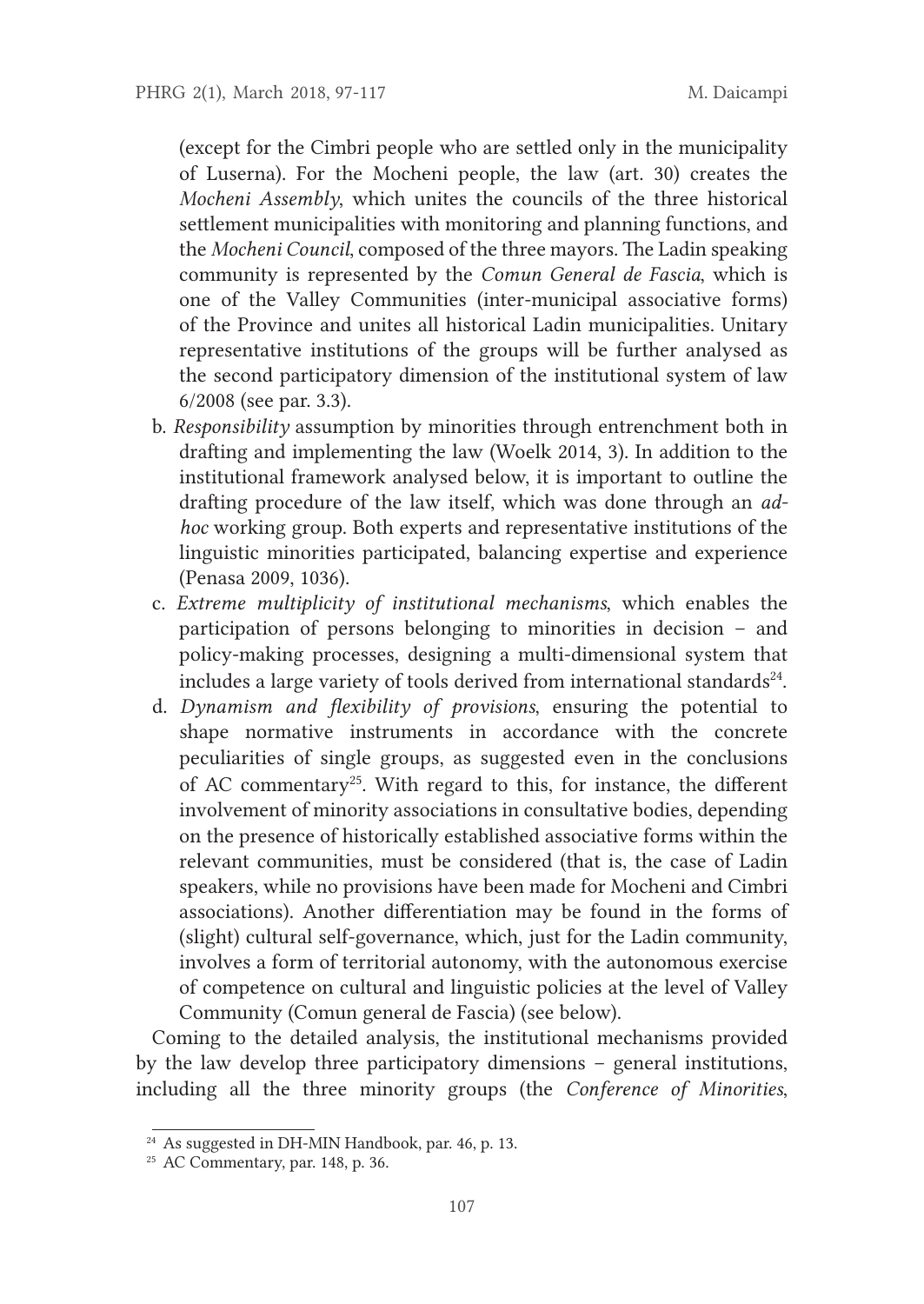Authority for Minorities, Department for the Promotion of Local Linguistic Minorities); individual representative institutions of each group; ad hoc specialized bodies designed for single minority issues for each group (culture and language, toponymy).

## 3.2. The First Participatory Dimension: General Institutions for Minorities

The Conference of minorities, according to art. 9 of the law, is a collegial body that provides an opportunity for minority policies' concertation and planning. Its composition is diverse, which guarantees the highest degree of representation and balance within the assembly. Indeed, every political and administrative authority is involved in this, the central  $(i.e.$  provincial) government, in conjunction with the President and the entire cabinet (Giunta), the intermediate level, with the Presidents of the Valley Communities where minorities are setled, and the municipality, with all the major actors of minority municipalities. The minority issues are further represented by the Ladin representative in the Provincial Council (the legislative assembly) and representatives of minority cultural institutes (see below), territorial schools, and Ladin speakers' cultural associations.

The political and deliberative role of the Conference along with its function of coordinating every relevant actor at the Provincial level emerges from this plural composition (Guella 2014, 31): it defnes the programmatic guidelines for promotion and protection policies; monitors the implementation of relevant legislation; and delineate new interventions (art. 9.2 let. a). Moreover, this institution has a signifcant consultative function, which entails a mandatory opinion to be provided for public actions on media and, especially, a mandatory and binding opinion on the partition between the three minority groups of the 'provincial fund for the protection of minorities' (art. 24).

Considering the classifcation of the Conference within the genus of minority consultative bodies and according to international standards as established by normative and interpretative acts and through relevant scholarship, this mixed composition recalls the features of the model of  $consultation$  mechanisms $^{26}$ , whereas its functions could be more effectively framed in the *co-decision* scheme<sup>27</sup>. However, the institutional design

<sup>26</sup> DH-MIN Handbook, par. 13-18, p. 5-6: 'A second model would establish a minority consultative council around a high-ranking governmental official, or a governmental contact office for minority issues ... the membership ... tends to be mixed, being composed of both governmental representatives and minority representative groups'.

 $\frac{27}{27}$  Idem, par. 11-12, p. 5: 'Co-decision occurs where minority consultative councils must be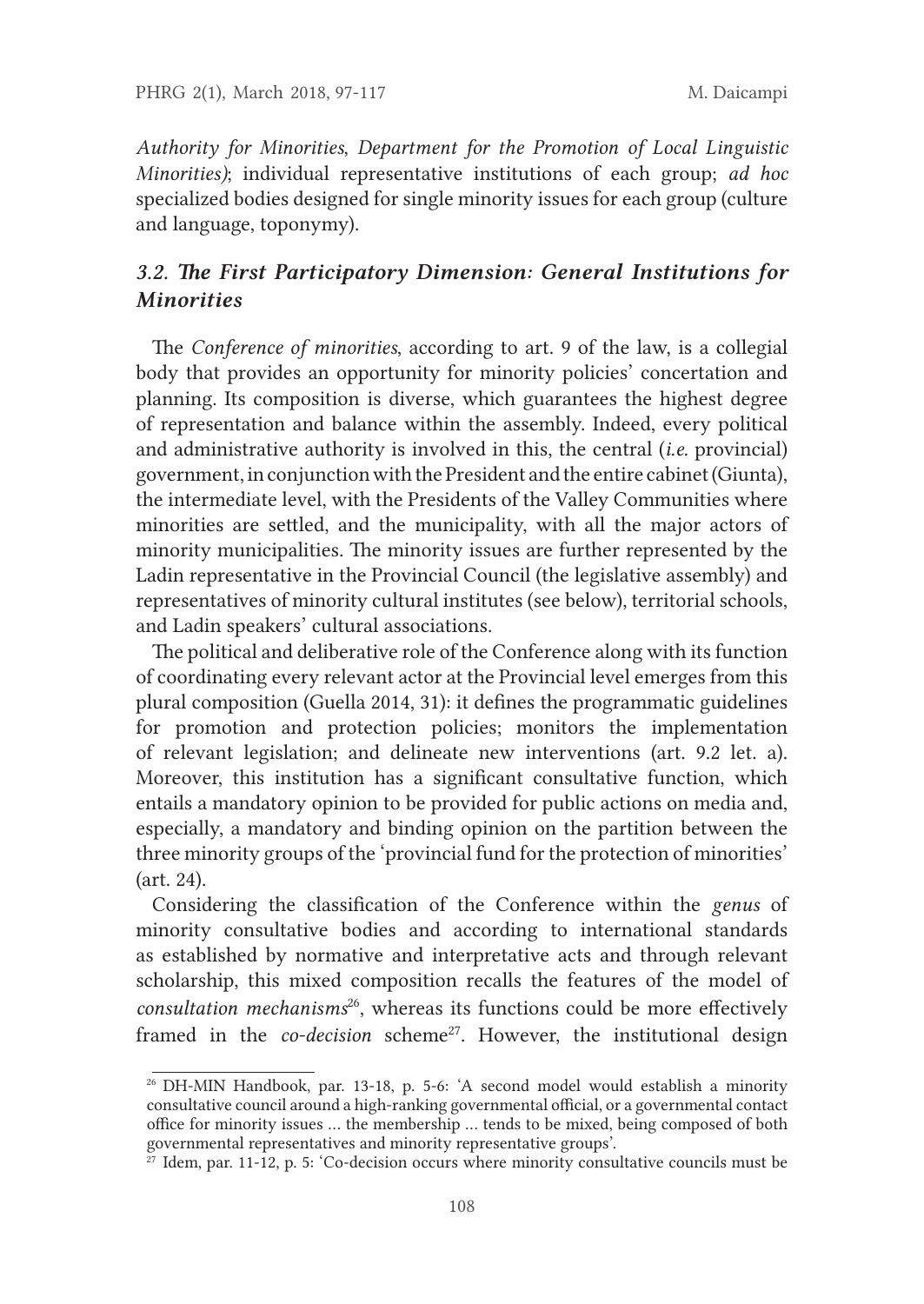appears consistent with the purposes (see above) generally ascribed on these mechanisms, and particularly, the composition in addition to the majority rule adopted within the Conference (art. 7 c. 3 of the Internal Regulation) aligns with the intention to create not only a tool to address minority issues in the decision-making process but also a space for coordination and dialogue between minorities and central provincial government as well as among the three groups $28$ .

The Authority for minorities (art. 10) was one of the most innovative solutions in the framework of law No. 6/2008. However, it quickly turned into a severity since it was implemented only in March 2014 due to lack of political will. It comprises three members, who are appointed by the legislative council of the Province (with a large majority of 2/3 of its members) from among people with acknowledged 'legal, social, and cultural expertise' (art. 10.2). The requirements of the law emphasize the choice for an autonomous and impartial body, which can be seen as an institutional guarantee for minority issues, and that can technically be considered an independent administrative authority. From a functional point of view, the Authority has monitoring and advisory roles (art. 10.7): on the one hand it evaluates, monitors, and inspects the implementation of minority legislation  $-$  especially the efficiency of economic resources assigned to minority policies – and presents an annual report to the legislative Council of the Province. Through this, it may present proposals and underline the weaknesses of the global set of protection and promotional policies and activities. On the other hand, it provides opinions to the Provincial Cabinet and local authorities regarding the transposition of international, European, national, and regional legislation on linguistic minorities as well as to the provincial Ombudsman.

Once again, the analysis of the institutional design, in the light of international standards, reveals a few critical aspects: the responsibilities of the Authority recall almost entirely what the Lund Recommendations indicate for minority advisory and consultative bodies<sup>29</sup>, but at the same time, the appointment procedure and expertise requirements prevent its classifcation as a genuine minority representation institution. Tus, Penasa

heard before certain decisions can be taken or where minority consultative councils have original decision-making powers'.

 $28$  According to the explanatory report on the draft law at p. 10, the Conference is intended as a mean for 'direct representation and balance of minority issues'.

<sup>&</sup>lt;sup>29</sup> Lund Recommendations, par. 12-13, p. 10: 'These bodies should be able to raise issues with decision makers, prepare recommendations, formulate legislative and other proposals, monitor developments and provide views on proposed governmental decisions that may directly or indirectly afect minorities'. For further indications on consultative mechanisms, see par. 2 above.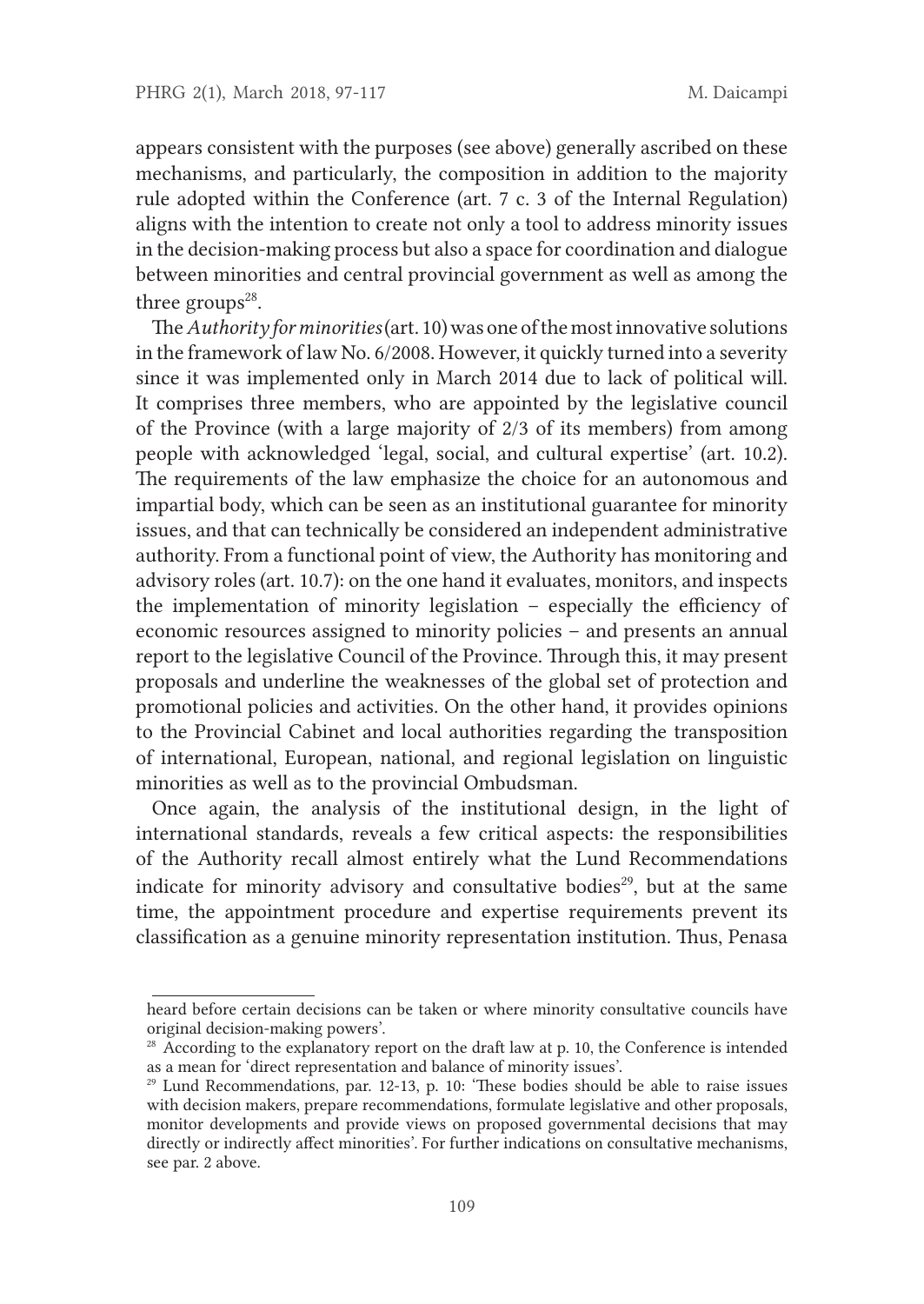(2009, 1042-1047) defned the authority as a hybrid of consultation and coordination bodies<sup>30</sup>; in addition, it has to be considered that, according to the AC Commentary, the consultation of independent experts should be a complement of minority consultation not a substitute of  $it<sup>31</sup>$ .

The apparent dissociation between the functions and the composition has been partially recomposed through practice, considering that the frst batch of members (appointed in 2014 and in charge until 2021) actually comprises people who are at least part of the three linguistic minorities, even though leaning-on practice contradicts the 'previous legislative defnition' required by international standards as a guarantee of the efectiveness of minority participation mechanisms<sup>32</sup>.

The Department for the promotion of local linguistic minorities (art. 11, l. 6/2008) is, of course, a department of the provincial administration and does not include any direct representatives of minority groups. Nevertheless, it is important that the functions and especially the role of this specialized governmental body is not underestimated (Toniati 2011, 361); it is an administrative tool for the promotion of minority issues, a central interlocutor for everyday matters. The following are its activities: direct administration of minority policies within the territory of the Province (let. a); coordination and incentive provision in the implementation of minority legislation (let. b); advising and consulting for other public authorities (let. c); systematic collection of international, European, National, Regional, and Provincial legislation that could affect minority interests (let. d); *internal* relations – receiving requests or hearing complaints from people belonging to the minorities (let. e); external relations, with other relevant institutions – working for minority promotion (let. f).

Moreover, the various features of the Department adhere with international standards, since the Advisory Commitee on the FCNM, in its thematic commentary, suggests the establishment of specialized governmental bodies to ensure that 'the needs of minorities are consistently integrated into governmental policies' (par. 73) and to 'identify contact points for minority issues within public services' (103), 'initiate and coordinate governmental policy in the feld of minority protection' (105), and ensure that all minority issues are 'mainstreamed in the work of the other governmental services' (idem).

<sup>&</sup>lt;sup>30</sup> Referring, once again, to the classification proposed in the DH-MIN Handbook, par. 9-21, p. 5-7, in which mechanisms of coordination are defned as: 'inter-ministerial working parties, charged with ensuring that minority policy is delivered in a consistent way throughout all relevant branches of government'.

<sup>31</sup> AC Commentary, par. 114, p. 30.

<sup>&</sup>lt;sup>32</sup> See above no. 10.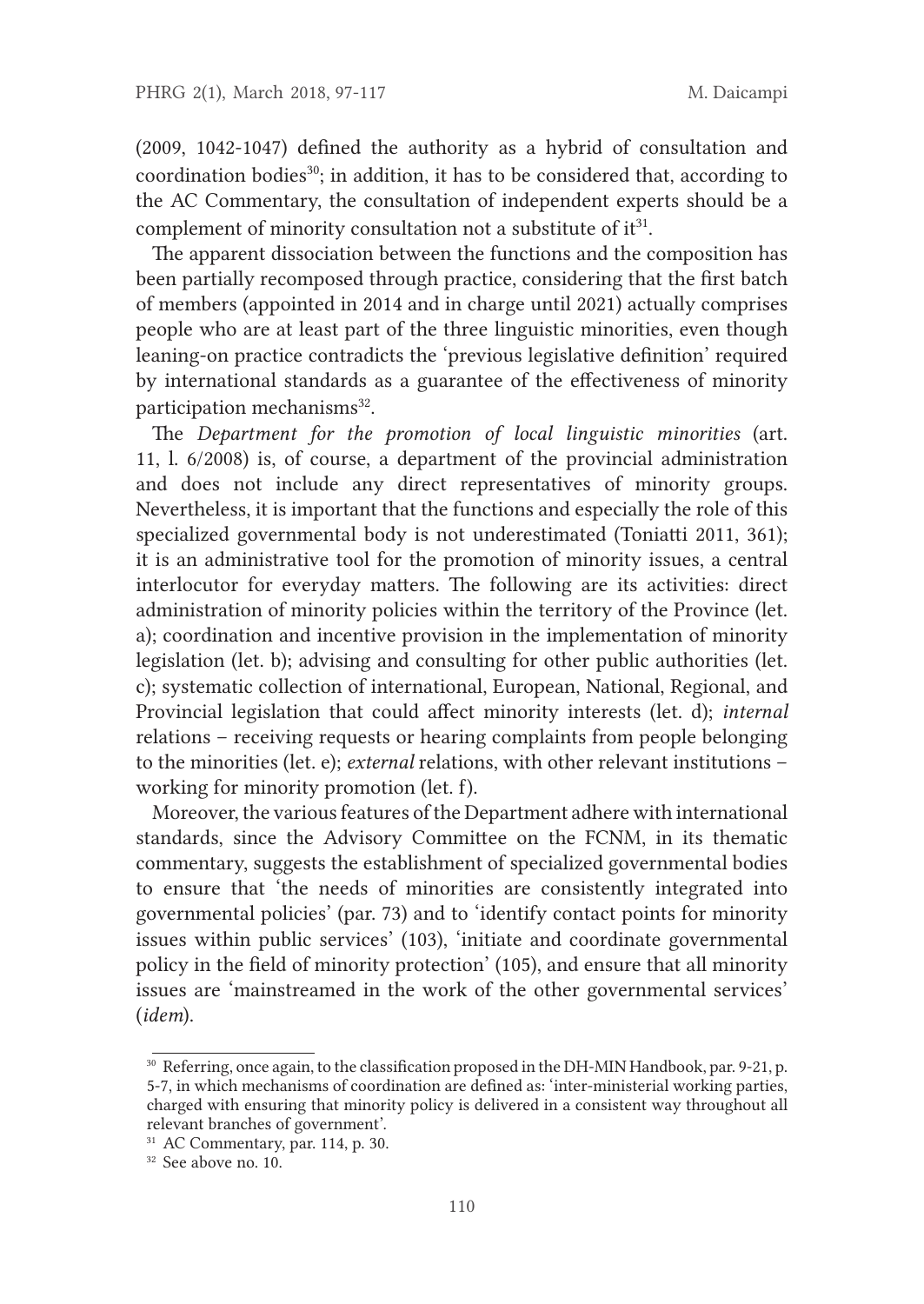## 3.3. The Second and Third Participatory Dimension: Institutional Representation of Individual Groups and Specialized Bodies

As anticipated above, in the institutional framework of law No. 6/2008, a second participatory dimension of persons belonging to minorities is provided through the identifcation of unitary representative bodies for each of the three groups (art. 7.2; 25; 30; 31). The Comun General de Fascia (Ladin minority), the Mocheni Assembly and Council, and the municipality of Luserna (Cimbri) represent the corresponding communities as members of the CAL<sup>33</sup>. They monitor and plan functions of the implementation of minority policies to the extent of the municipal competence. They also supervise and offer opinions on the directives given by the Provincial Council to Minority Cultural Institutes (see below) and appoint the members of Toponymy Commissions (see below).

The third participatory dimension entails the entrenchment of minorities in two specifc and crucial issues that directly afect them – cultural and linguistic policies and toponymy.

On toponymy maters, the law 6/2008 framework provides three diferent specialized bodies for every minority group, the Toponymy Commissions at art. 28, 33, and 34 respectively. The Commissions have initiative functions on the institution, update and modifcations of a toponyms inventory in a minority language. Furthermore, they have consultative functions, exercised through opinions on the name of the possible new hamlet, streets, squares or public buildings. The participation of minorities is guaranteed by the appointment of a part of the members by the minorities' representative institutions (see above) and, for Ladin speakers, even by the historical association. The remaining members (the expertise part of the Commission) are instead appointed by each Cultural Institute and by the competent Provincial Department on toponymy.

In the cultural and linguistic feld, a frst central provision is art. 12 of the law that recalls the Minority Cultural Institutes (again, one for each group). These bodies have a general mission to defend and promote minority language and culture. Moreover, they have the essential role as scientifc authorities on the standardisation of minority languages, seting and updating linguistic and writing rules, which represents the basis of all the complex of linguistic rights granted to the groups. From an institutional point of view, the Institutes are part of the provincial administration as administrative agencies and present a board with general and economic management functions, and a scientifc

<sup>&</sup>lt;sup>33</sup> Local Autonomies Council, an inter-institutional coordination body among the local authorities (the Province, the inter-municipal associative forms, municipalities).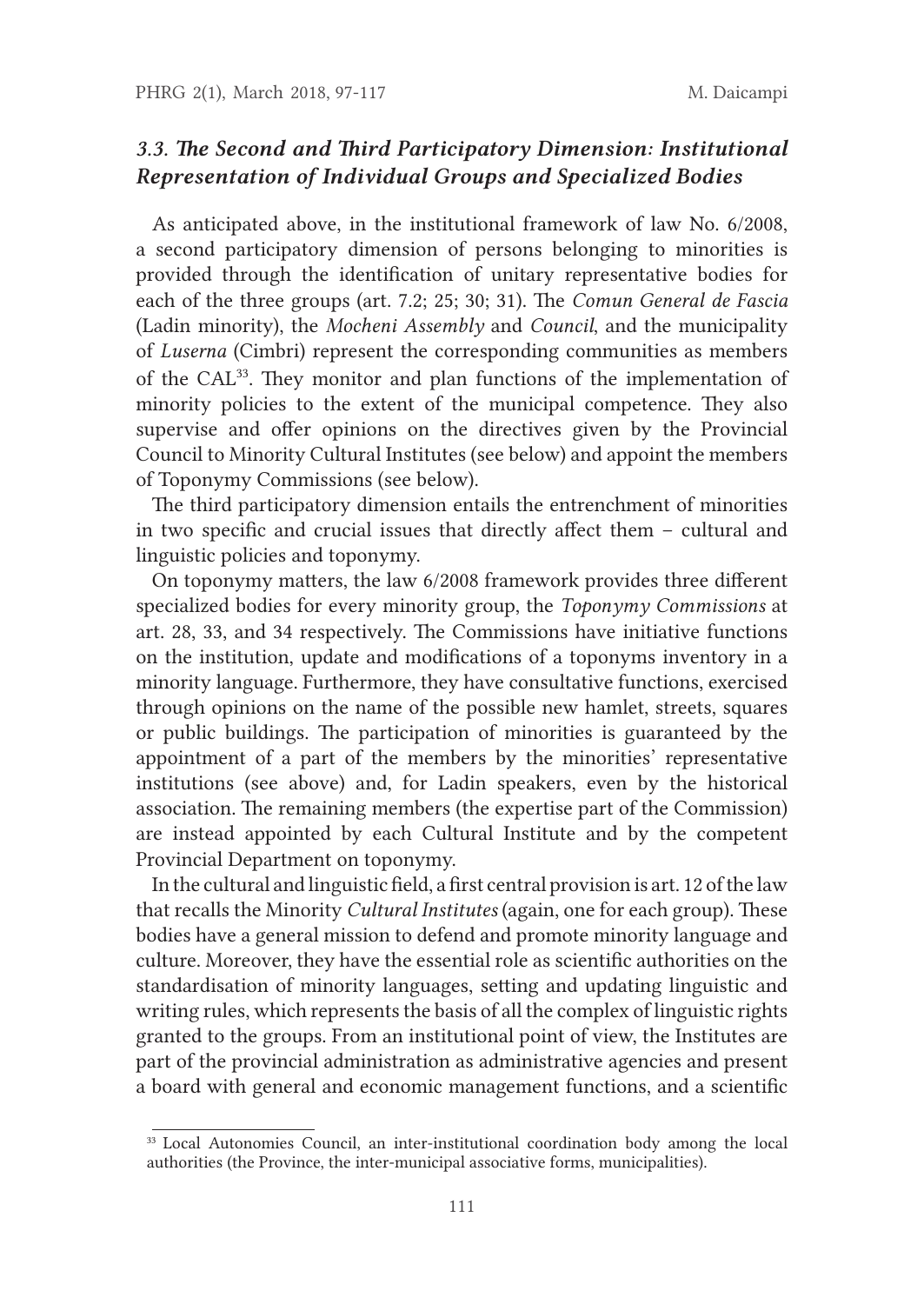commitee with an expertise composition of professors or researchers in linguistic, cultural or minority studies. The entrenchment of minority communities in the institutional framework of the Cultural Institutes is limited to the reservation of a seat in the management board (appointed by the Provincial Cabinet) for a member of the minority community<sup>34</sup>. It is also limited to giving opinions and making proposals (without any further guarantees) by means of minority representative institutions on political and administrative directives addressed by the Provincial Cabinet, as the holder of executive power within the Provincial political system (art. 12.2).

Besides that, the legislator provides a considerable autonomy space to the Ladin speaking minority on art. 25 and 26. The Provincial administrative functions on the whole spectrum of linguistic and cultural policies (local customs and traditions, local cultural institutions, artistic events and activities, cultural and didactic policies, policies on preservation and promotion of Ladin language) are devolved to the direct governance of the Comun General di Fascia. This designs an administrative solution that identifes the local government (at inter-municipal level) as the main actor and policy maker, substantiating the subsidiary perspective that inspires the present paper.

The provision of specialized institutions in the third participatory dimension of law 6/2008 expresses the aspiration, to a certain extent, of the entrenchment of the communities in these maters, even considering the weighty mediation of the Provincial administration imposed to its functioning. However, it is not easy to classify this efort and the solutions adopted in the international standards frame. International good practices encourage the establishment of specialized consultative mechanisms<sup>35</sup> with mixed membership between experts (appointed by government) and minority representatives. This could be considered the reference for Toponymy Commissions. Cultural Institutes have direct administration competences instead of consultative functions and therefore, they must be compared to the international model of cultural autonomy or non-territorial self-governance solutions<sup>36</sup>. However, Minority Cultural Institutes, as seen above, are factually a part of the Provincial administration and are subject to the Provincial Cabinet's directives. Taking this into consideration, the possibility for minority groups to express opinions regarding these directives and reserve seats in management boards (both by means of territorial representatives, i.e., the second participatory dimension)

<sup>&</sup>lt;sup>34</sup> According to the provisions of the Statutes of the three Cultural Institutes.

<sup>35</sup> DH-MIN Handbook par. 24, p. 8.

<sup>36</sup> AC Commentary par. 133-137, p. 33-34; Lund Recommendations par. 17-18, p. 11.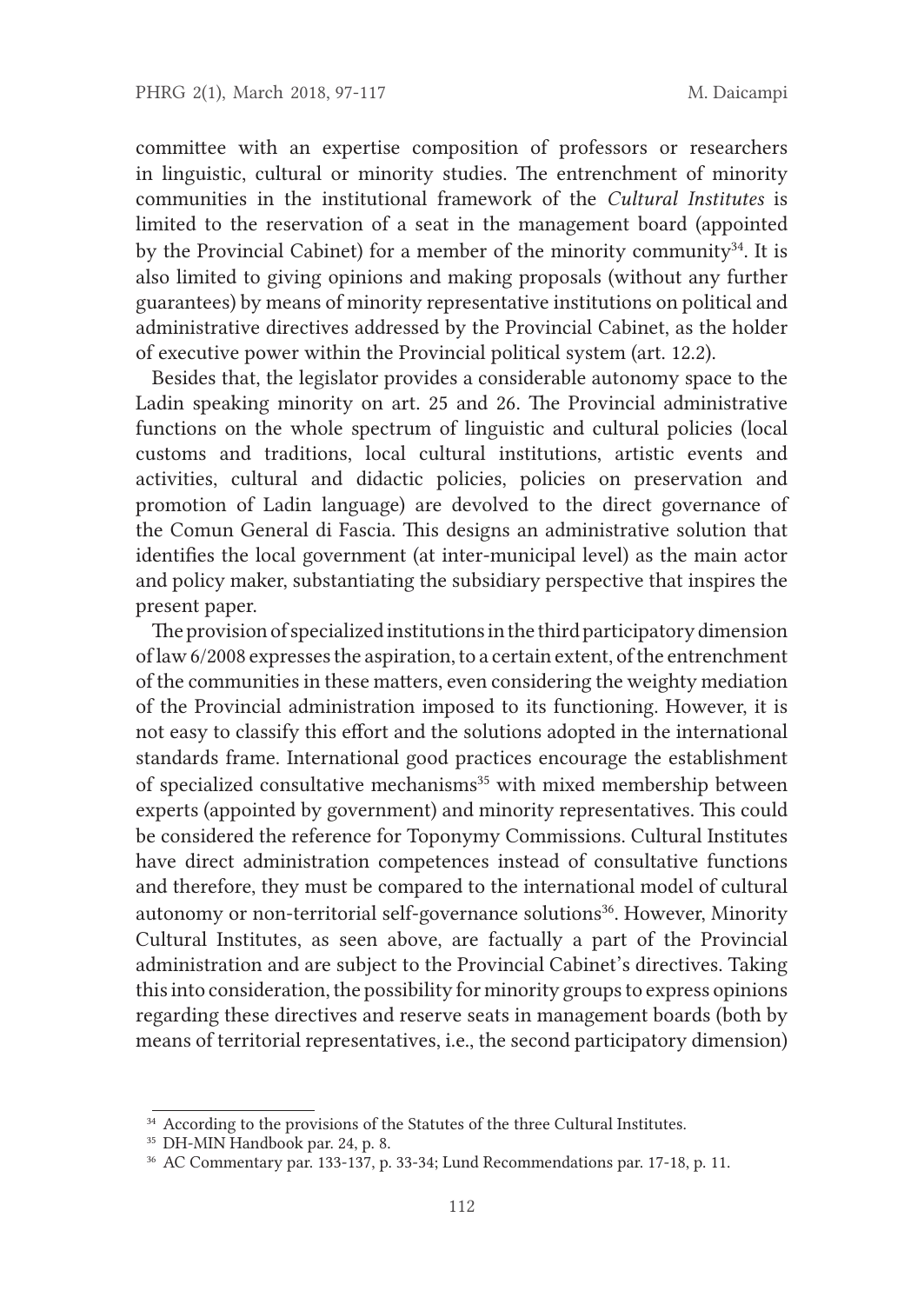appear to merely be a participatory mitigation of central governance on the underlying maters.

A diferent assessment should be made regarding the Ladin-speaking community. In this case, self-governance of competences related to cultural and linguistic policies at an inter-municipal level can undoubtedly be subsumed under the autonomy arrangements model, as it is delineated by both the AC commentary and Lund Recommendations. In light of the territorial principle adopted by the Provincial legislator, inspiring the entire Italian minority constitution and imposing the mediation of the local government with regard to exercising minority atributions, we can conclude that the case of the Comun General de Fascia is a form of territorial autonomy on cultural matters rather than a pure form of cultural autonomy<sup>37</sup>.

#### 3.4. Critical Issues and Final Remarks

The overview of the institutional framework for promoting the effective participation of minorities in decision-making processes in the Province of Trento represents a global image of a complex but compact system. According to the aforementioned fundamental traits of the legislation, the layers and places for concertation and negotiation increase and become stratifed within this system.

However, certain limits or critical aspects remain. First, many dynamics rely on the goodwill of political actors (one example above all would be of the late appointment of the Authority for minorities). Then, the institutions that represent the core of the system (the Conference and especially the Authority) and that should ensure the political participation of minorities at its highest level, are not entirely expressions of the groups. Furthermore, the diversity and richness of the institutional mechanisms of law 6/2008 inevitably carry the possibility of causing overlaps between functions and competences and require a huge efort for coordination. Nevertheless, this risk is weakened by the small size of the involved political communities (the provincial, in relative terms, and the minority groups, in absolute terms). As a mater of fact, the individuals involved in the diferent processes are ofen the same people. Hence, issues that the institutional design cannot answer to, are solved through practice (Guella 2014, 44).

Small numbers of minority groups may contribute as well to a less critical evaluation of another slippery aspect related to the role of local authorities in the legislation analysed here. Founding the participation system on elected representatives in the relevant municipalities obviously implies

 $37$  Lund Recommendations, par. 19-20, p. 11-12.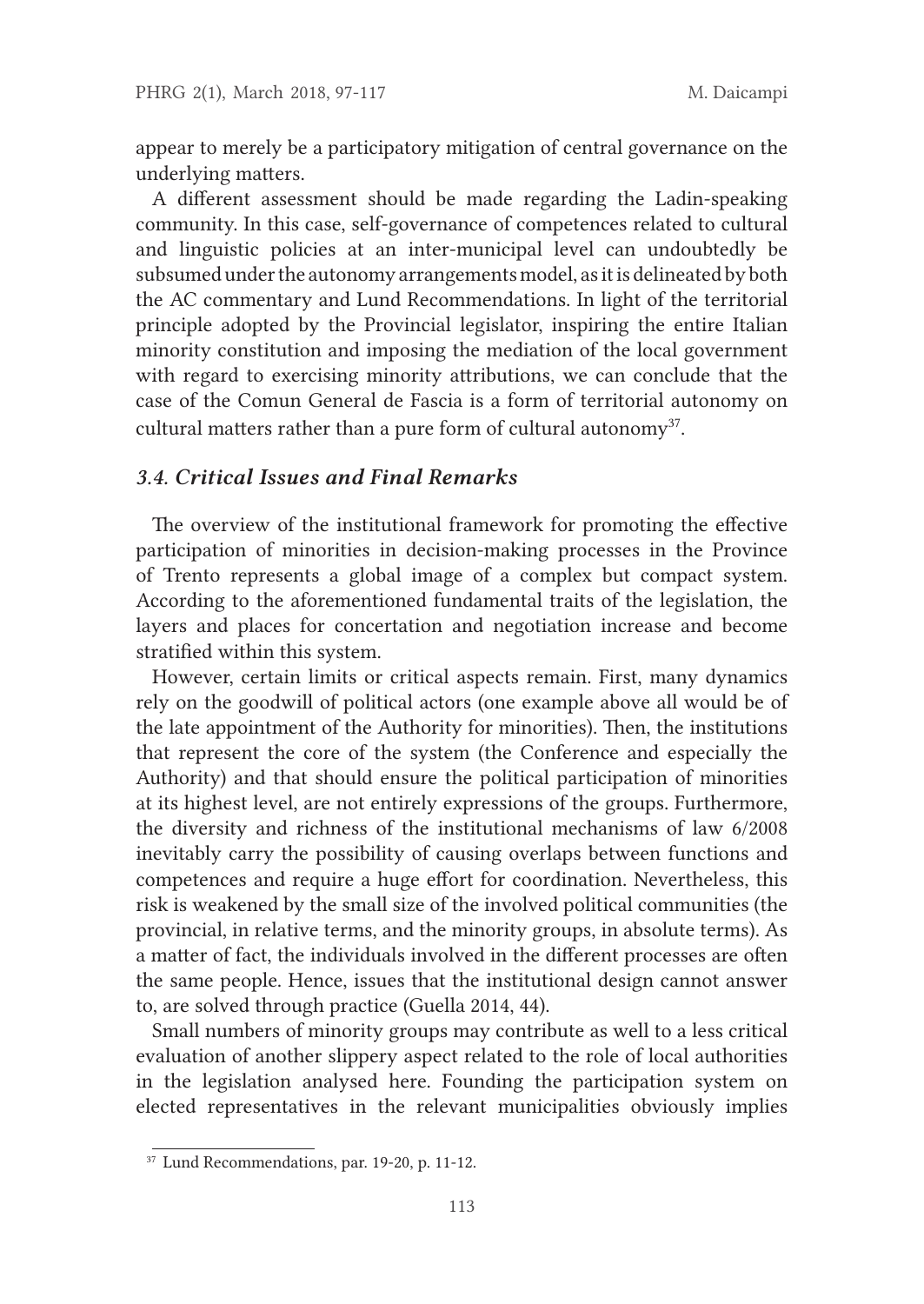a previous electoral competition. However, abstractly, political dynamics could lead to public debate on themes far from minority maters, which is just one of the issues that a public authority has to face. The consequence would be a dilution of the representation of minority (which is not only the municipal political community) through elected people. This would result in a decreased incisiveness of participation mechanisms, more so in the case of diferent party memberships among the elected persons in diferent municipalities within the unitary representative institutions. Nevertheless, the compactness and the small dimension of the minority communities leads to the tendency of avoiding this risk.

Beyond critical notes (that still deserve appropriate refection), the overall system designed by law 6/2008 for the efective participation of persons belonging to minorities in public affairs undoubtedly represents a meaningful example and an inspiration for further analysis.

The successful translation and implementation of international standards and good practices within the national constitutional minority protection system across the territorial autonomy of the Province, constitutes a paradigmatic portrayal of the multi-level character of the promotion of minority rights. Further, alongside the original mix of various tool, it justifes the defnition of the Province of Trento as a 'laboratory of the law of diversity' (Toniati 2014).

#### Conclusions

The experience with legislation pertaining to historical minorities in the Province of Trento confrms that, given the political conditions, the local government may have a considerable potential for implementing efective participation of persons belonging to minorities in the political sphere.

In the system designed by law 6/2008, the local government signifcantly and simultaneously represents the space where accommodation mechanisms emerge and the subject that directly participate to various inter-institutional cooperation systems, as a consequence of the identifcation of the communities with the corresponding local authority. By means of this construction, the study proves the possibility of the existence of a system founded on the entrenchment of local authorities. This guarantees the participation of minorities that are extremely small in size in defning decisions and policies that afect them. Moreover, the contextual use of non-electoral mechanisms and the concentration of the entrenchment at the local level enables these results at a low political cost in terms of the sacrifces made to majority representation.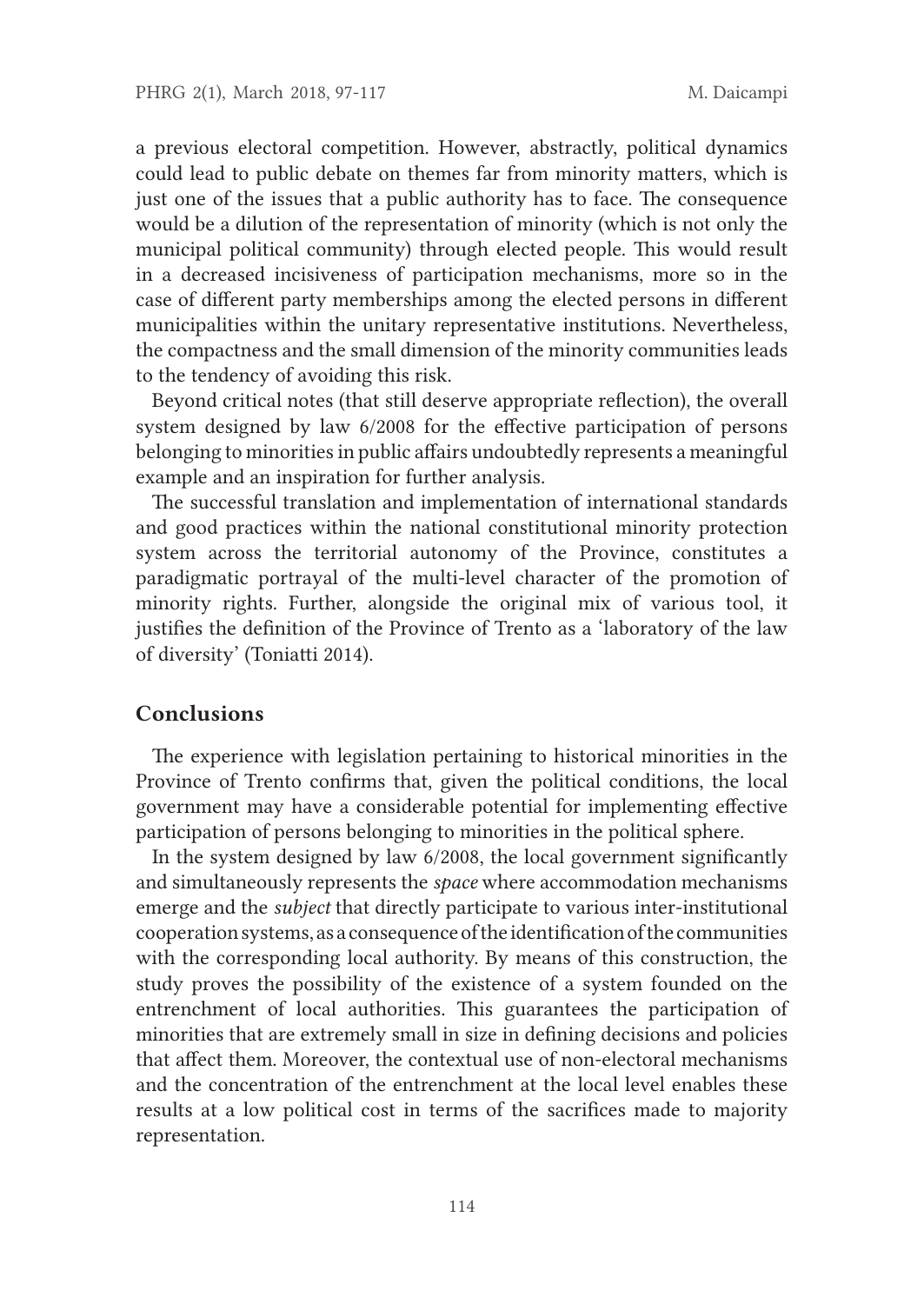Even though, on a comparative basis, the subsidiary application of minority entrenchment mechanisms often stops at the regional/sub-national level (owing to administrative resource and capacity, the experience presented here may play an inspirational role towards examining the potential of a local government-based model of effective participation as an instrument to further enforce international standards. Its main atribute would be its fexibility and adaptability as compared to the variables in practical and historical contexts in terms of the numbers of minority people, geographical concentration, conficts among groups, and strong or weak group identities.

### References

- Beqiraj, J. (2016) 'La Carta europea delle lingue regionali e minoritarie: potenzialità e freni', Osservatorio sulle fonti, 1, retrieved from: htps:// www.osservatoriosullefonti.it/mobile-saggi/mobile-numeri-speciali/ speciale-convegno-prin-2010-11-bolzano (accessed: 10/03/2018).
- Bowring, B. (2010) 'Enhanced Local Self-government as a Means of Enhancing Minority Governance' in Weller M., Nobbs K. (eds.), Political Participation of Minorities. A Commentary on International Standards and Practice, Oxford: Oxford University Press, 661-681.
- Carozza, P. G. (2003) 'Subsidiarity as a Structural Principle of International Human Rights Law', The American Journal of International Law, 97 (1), 38-79.
- Consiglio della Provincia autonoma di Trento, 'Relazione illustrativa al disegno di legge "Norme di tutela e promozione delle minoranze linguistiche locali"', (2008), retrieved from: htps://www.consiglio. provincia.tn.it/doc/IDAP\_52707.pdf?zid=56ced951-8c48-4581-8a3c-48882cf3d324 (accessed: 26/02/2018).
- Drzewicki, K. (2010) 'OSCE Lund Reccomendations in the Practice of the High Commissioner on National Minorities', in Weller M., Nobbs K. (eds.), Political Participation of Minorities. A Commentary on International Standards and Practice, Oxford: Oxford University Press, 256-285.
- European Centre for Minority Issues ECMI (2016), 'Participatory Mechanisms for National Minorities', retrieved from: htp://www. ecmi.de/publications/detail/participatory-mechanisms-for-nationalminorities-344/ (accessed: 26/02/2018).
- Føllesdal, A. (2016), 'Subsidiarity and International Human-Rights Courts: Respecting Self-Governance and Protecting Human Rights – or Neither?', Law and Contemporary Problems, 79 (2), 147-164.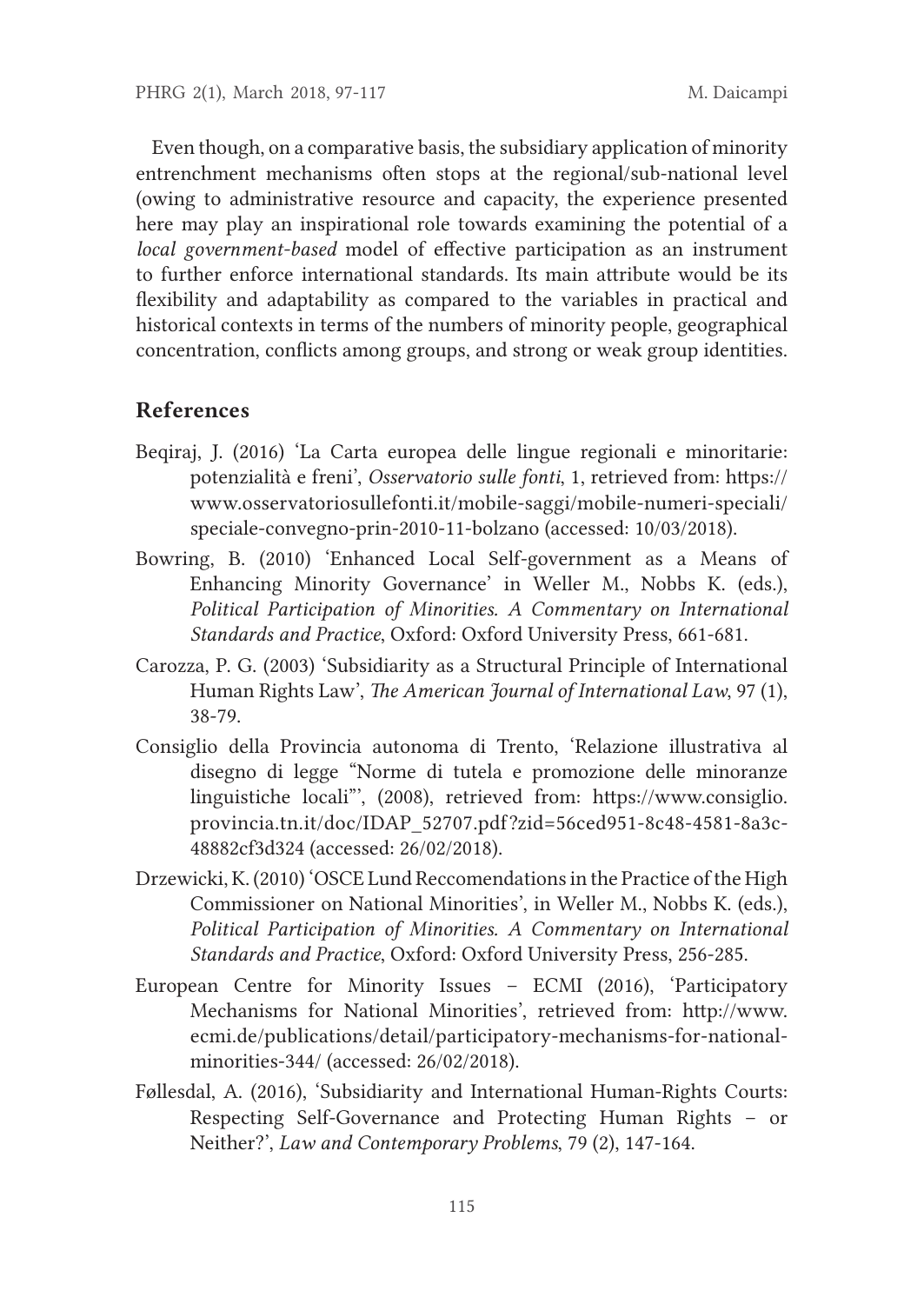- Guella, F. (2014) 'L'organizzazione amministrativa nelle aree di minoranza. Il modello della legge trentina tra rappresentanza ed efficienza', in Woelk J., Penasa S., Guella F. (eds.), Minoranze linguistiche e pubblica amministrazione. Il problema dei piccoli numeri: modello trentino e esperienze comparate, Padova: CEDAM, 13-46.
- Marko, J. (2010) 'The Council of Europe Framework Convention on the Protection of National Minorities and the Advisory Commitee's Thematic Commentary on Effective Participation', in Weller M., Nobbs K. (eds.), Political Participation of Minorities. A Commentary on International Standards and Practice, Oxford: Oxford University Press, 222-255.
- Palermo, F. (2010) 'The Dual Meaning of Participation: The Advisory Commitee's Commentary to Article 15 of the FCNM', European Yearbook of Minority Issues, 7, 409-424.
- Palermo, F. (2011) 'Territorial solutions for managing diversity and their changing role', in Venice Commission (2011), The participation of minorities in public life, Council of Europe Press, 25-44.
- Palermo, F., Woelk, J. (2003a) 'From minority-protection to a Law of Diversity? Reflecions on the Evolution of Minority Rights', European Yearbook of Minority Issues, 3, 5-13.
- Palermo, F., Woelk, J. (2003b) 'No representation without recognition: The right to political participation of (National) Minorities', Journal of European Integration, 25 (3), 225-248.
- Palermo, F., Woelk, J. (2011), Dirito costituzionale comparato dei gruppi e delle minoranze, Padova: CEDAM.
- Penasa, S. (2009) 'La promozione delle minoranze linguistiche via meccanismi di partecipazione. La legge provinciale della Provincia autonoma di Trento n. 6 del 2008 quale laboratorio del sistema multilevel di tutela delle minoranze linguistiche?', Le Regioni, XXXVII (5), 1017-1056.
- Penasa, S. (2014) 'From Protection to Empowerment through Participation: The Case of Trentino—a Laboratory for Small Groups', Journal on Ethnopolitics and Minority Issues in Europe, 13 (2), 30-53.
- Servizio statistica della Provincia autonoma di Trento (2014), 'Rilevazione sulla consistenza e la dislocazione territoriale degli appartenenti alle popolazioni di lingua ladina, mòchena e cimbra', retrieved from: htp://www.statistica. provincia.tn.it/binary/pat\_statistica\_new/popolazione/ RilevazionePopolazioniLadinaMochenaCimbra.1394031752.pdf (accessed: 26/02/2018).